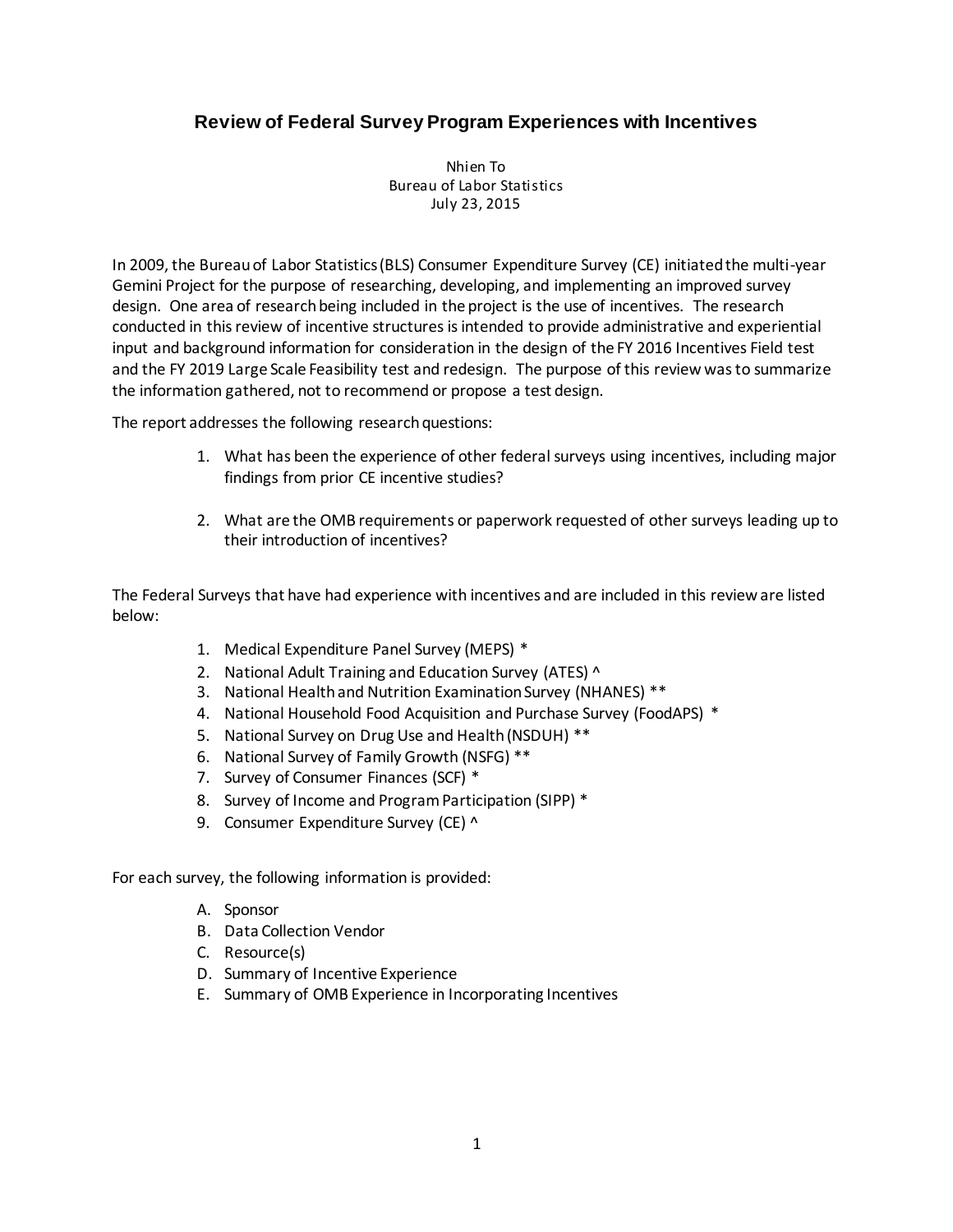The Summary of Incentive Experiences<sup>1</sup> (D) addresses the first research question. It summarizes experiences of other federal surveys using incentives, including during testing and post testing in the field, e.g. did the cost and response rate impacts observed in the testing hold out in the field? There is concern that sometimes benefits seen in tests (whether in terms of response rates, data quality, or cost savings) don't carry forward into production, either because of "interviewer effects" during the testing (e.g. interviewers are temporarily motivated or energized by the intervention) or for some other reason, such as operational complications. In addition to other federal surveys, prior incentives research conducted within CE was reviewed. See Appendix A for a summary table of incentive amounts and sample sizes.

The Summary of OMB Experiences in Incorporating Incentives<sup>2</sup> (E) addresses the second research question. It summarizes the OMB experience of other federal surveys using incentives. The information shared in this summary was obtained through correspondence and telephone conversations with representatives of those surveys. Among the Federal Surveys that were reviewed for this project, all currently use incentives in production except ATES and CE (denoted with a caret (^). The surveys marked with an asterisk (\*) are surveys in which OMB information was obtainable by the time this summary was written; a double-asterisk denotes those surveys for which OMB information was not obtainable. In several cases, contact was made with representatives from the survey but detailed information on the OMB experience was not available.

Based on the information obtained from the representatives of the 3 surveys that currently use incentives in production via OMB approval, the process can vary based on each survey. However, 3 major themes seem to hold true for all of them:

- 1. Incentive use was approved with burden serving asthe primary justification
- 2. OMB was involved with the planning and implementation of incentive use early on
- 3. No additional materials are needed outside of the regular OMB submission

### **1. Medical Expenditure Panel Survey (MEPS)**

- A. Sponsor: Agency for Healthcare Research and Quality (AHRQ) , an agency of the U.S. Public Health Service in the U.S. Department of Health and Human Services (DHHS)
- B. Data Collection Vendor: Westat, Inc.
- C. Resources:

1

- Respondent Payment Experiment with MEPS Panel 13 (October 13, 2010) [http://meps.ahrq.gov/data\\_files/publications/rpe\\_report/rpe\\_report\\_2010.shtml](http://meps.ahrq.gov/data_files/publications/rpe_report/rpe_report_2010.shtml)
- The Utility of the Integrated Design of the Medical Expenditure Panel Survey (MEPS) to Inform Trends in Nonresponse. Frances M. Chevarley, Ph.D. and Karen E. Davis, M.A.

 $1$  This summary was intended for research purposes and internal use, therefore much of the substantive portion of the summaries (text and table) include verbatim narratives from the survey documentation and reports cited in each section under "C. Resources"

<sup>&</sup>lt;sup>2</sup> This summary was intended for research purposes and internal use, therefore much of the substantive portion of the summaries include verbatim responsesfrom the survey representatives. Contact names can be provided upon request.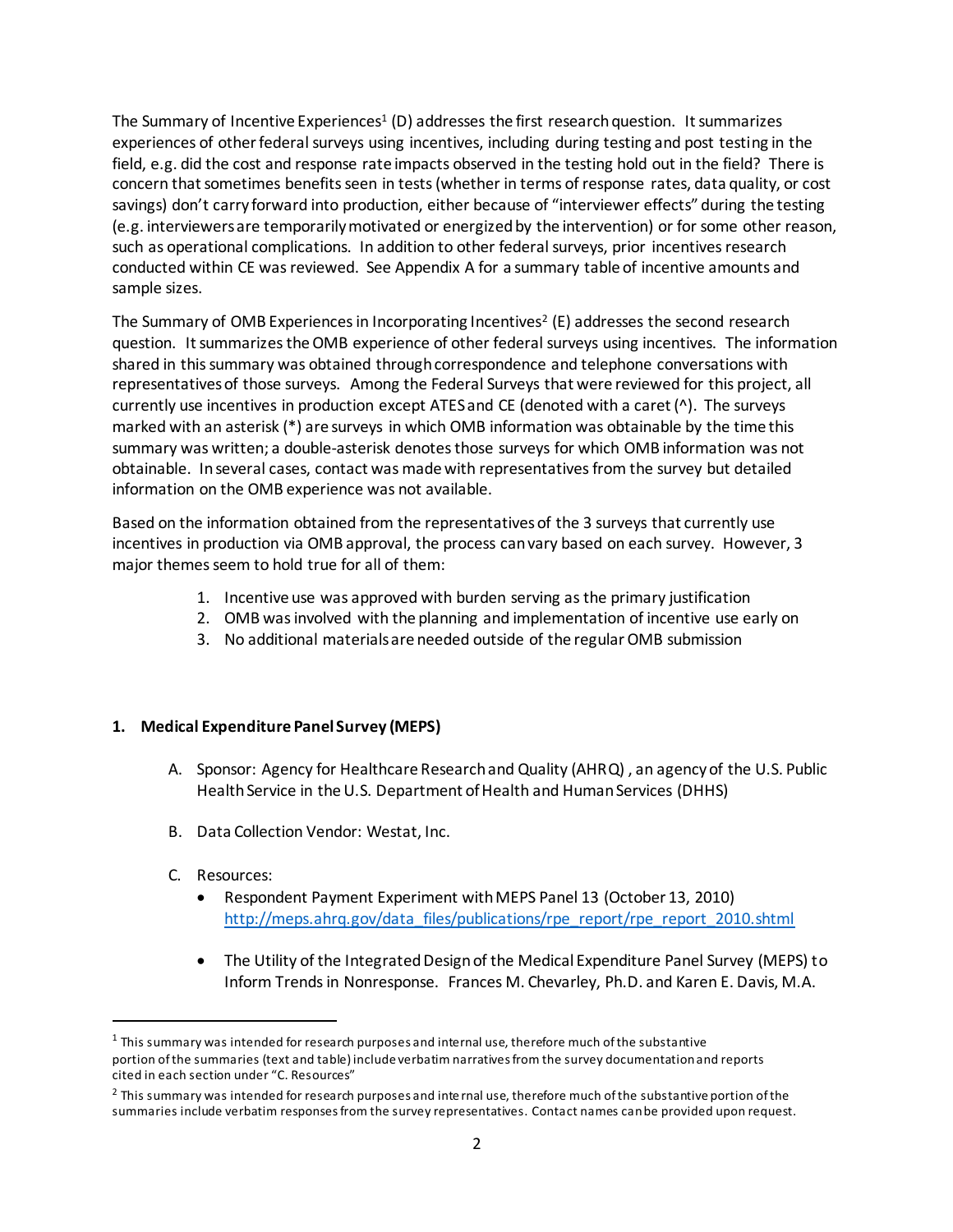Proceedings of the 2013 FCSM Research Conference

D. Summary of Incentive Experience:

From 2007 - 2010, the Medical Expenditure Panel Survey (MEPS) included a monetary gift of \$30 per household per interview in its data collection procedures for the household component of the survey (prior to that, a respondent payment of \$25 was offered).

At the request of the Office of Management and Budget, MEPS conducted an incentive experiment with the MEPS panel that began in 2008 for the entire 5 rounds of MEPS. The experiment included three different respondent payment amounts: \$30, \$50 and \$70.

Each sampled household was randomly assigned one of the three different levels of payment. In all cases, the field interviewer provided the respondent payment at the completion of the interview in each round. The full panel sample of 9,939 households was included in the experiment. All households in the Panel 13 sample were randomly assigned to one of three respondent payment groups. The \$30 group served as the control group. Assignments to groups were made at the NHIS segment level to help reduce, but not eliminate, the risk that neighboring sample households in the same MEPS panel would receive different amounts.

The results across the full sample showed that the composite response rate across all 5 rounds of data collection was higher for both the \$50 and \$70 respondent payment group relative to the \$30 group. In addition, the difference in response rates between the \$70 and \$50 respondent payment groups was also statistically significant, with a composite response rate of 71.13 percent and 66.74 percent for the \$70 and \$50 groups, respectively. When looking at the cost per case, the \$20 increase in the respondent payment, or the \$50 gift to respondents, ultimately (after Round 5) results in almost no estimated increase in cost per case. However, the estimated cost per case increases more dramatically with the \$70 gift to respondents. Much of the increase in costs in the \$70 group reflects the positive aspect of the \$70 payment group – there are simply more cooperating households in the \$70 group.

Because of the favorable results of the \$50 group, OMB approved an increase in the incentive from the \$30 that MEPS had been using to \$50 starting with the Panel that began in 2011.

The questions that researchers then asked were: Did nonresponse rates change from 2010 to 2011 overall and for subgroups and did the significance of predictive variables for nonresponse vs. a reference group change from 2010 to 2011. They found that with the increased incentives in 2011, nonresponse rates had a relative percent decrease of 17.4 percent.

E. Summary of OMB Experience in Incorporating Incentives:

The very first version of MEPS was fielded in 1977 and another fielding in 1987, but as an annual survey the series began in 1996 and offered incentives immediately. The 1987 survey also used incentives, but the representative from MEPS wasn't sure whether it was included in 1977.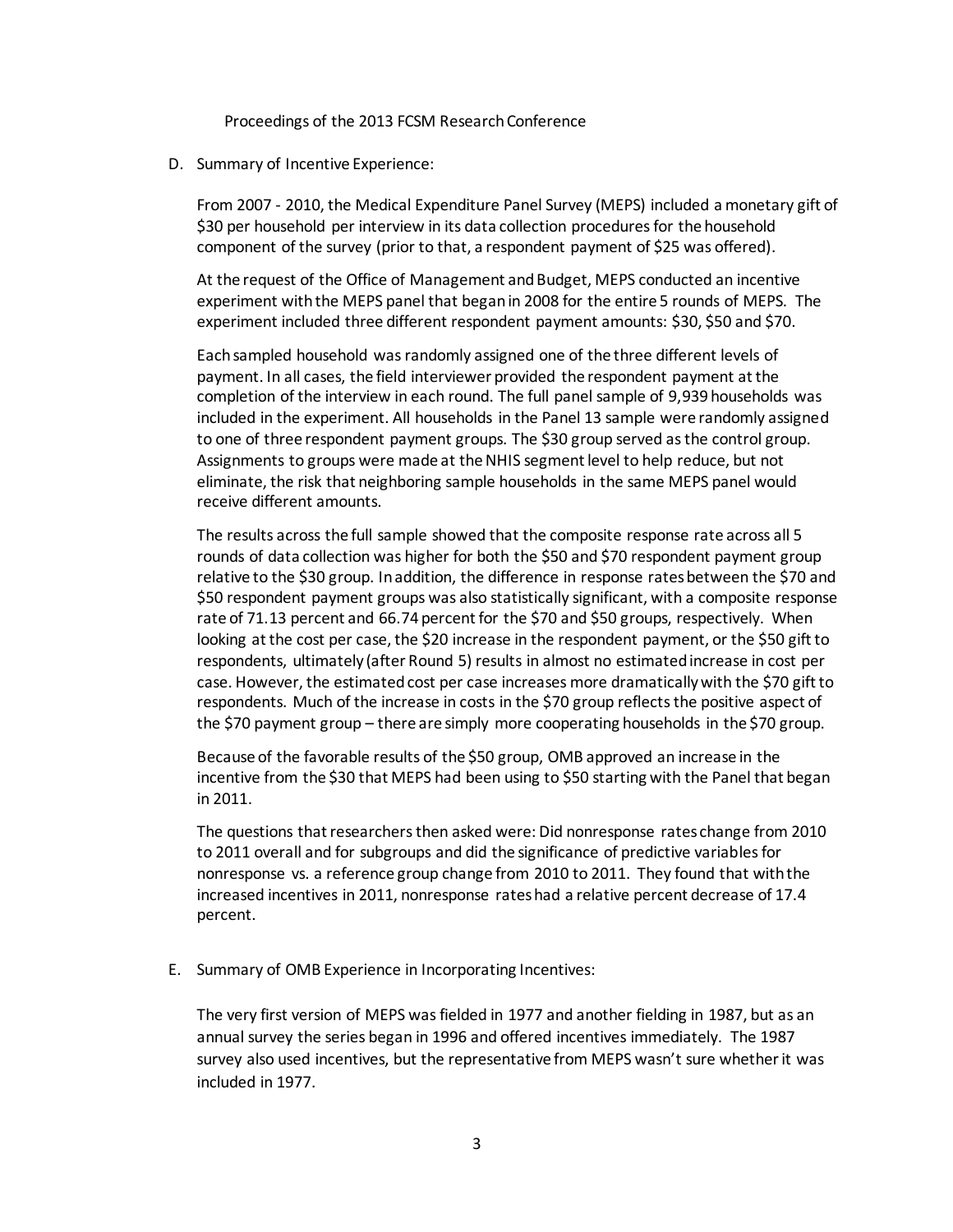When asked whether there was a need to make an argument for using incentives, the representative said that at the time there was no discussion. It was just accepted that MEPS was demanding – a 90 minute interview 5 times, plus record keeping in between interviews.

No additional paperwork or required materials needed to be submitted in addition to the standard OMB submission procedure when incentives was first introduced with the survey. The amount and justification was included in the regular OMB submission. The representative also serves as AHRQ's clearance officer and said that NHIS is in the same boat of considering incentives and that right now OMB is not particularly interested in expanding incentives.

#### **2. National Adult Training and Education Survey (ATES)**

- A. Sponsor: National Center for Education Statistics (NCES), U.S. Department of Education
- B. Data Collection Vendor: Westat, Inc.
- C. Resources:
	- The Adult Training and Education Survey (ATES) Pilot Study Technical Report (April 2013) <http://nces.ed.gov/pubs2013/2013190.pdf>
- D. Summary of Incentive Experience: The ATES Pilot Study contained an experiment to evaluate the relative effectiveness of three levels of promised incentives together with the effects of having informed the respondent in the screener mailing of the potential incentive for completion of the extended interview and having provided a first stage prepaid incentive. Households were randomly assigned to \$0, \$10, or \$20 incentive treatment groups (approximately 20 percent to the \$0 group, 40 percent to the \$10 group, and 40 percent to the \$20 group); these incentives were to be issued if the sampled adult completed the extended interview. All adults assigned to the \$10 or \$20 group who completed the extended survey were sent a check for the incentive amount.

In order to provide information about the effect of the level of incentive and the effect of notification, these two conditions were tested experimentally. In about 60 percent of the screener mailings (75 percent of the 80 percent of households assigned to the \$10 or \$20 incentive groups), the letter enclosed in the mailing notified the household that if an adult in the household was selected for the extended telephone survey, the adult would be offered a specified amount to complete the survey. Half of these respondents were notified of a \$10 incentive, and half were notified of a \$20 incentive. Respondents were reminded of the incentive at the start of the telephone interview. In the remaining 25 percent of the households assigned to the \$10 or \$20 group, the screener letter contained no mention of the incentive for completing the extended interview, and respondents were notified of the incentive amount only when they were contacted for the extended interview.

Although promised incentives have been shown in random-digit-dial (RDD) surveys to be less effective than prepaid incentives (Berk et al. 1987; Church 1993), their relative effectiveness in two-phase surveys such as the ATES Pilot Study is unknown. Due to the fact that the household will have already received an incentive in the initial screener mailing, and a relationship with the household will have already been established, it is possible that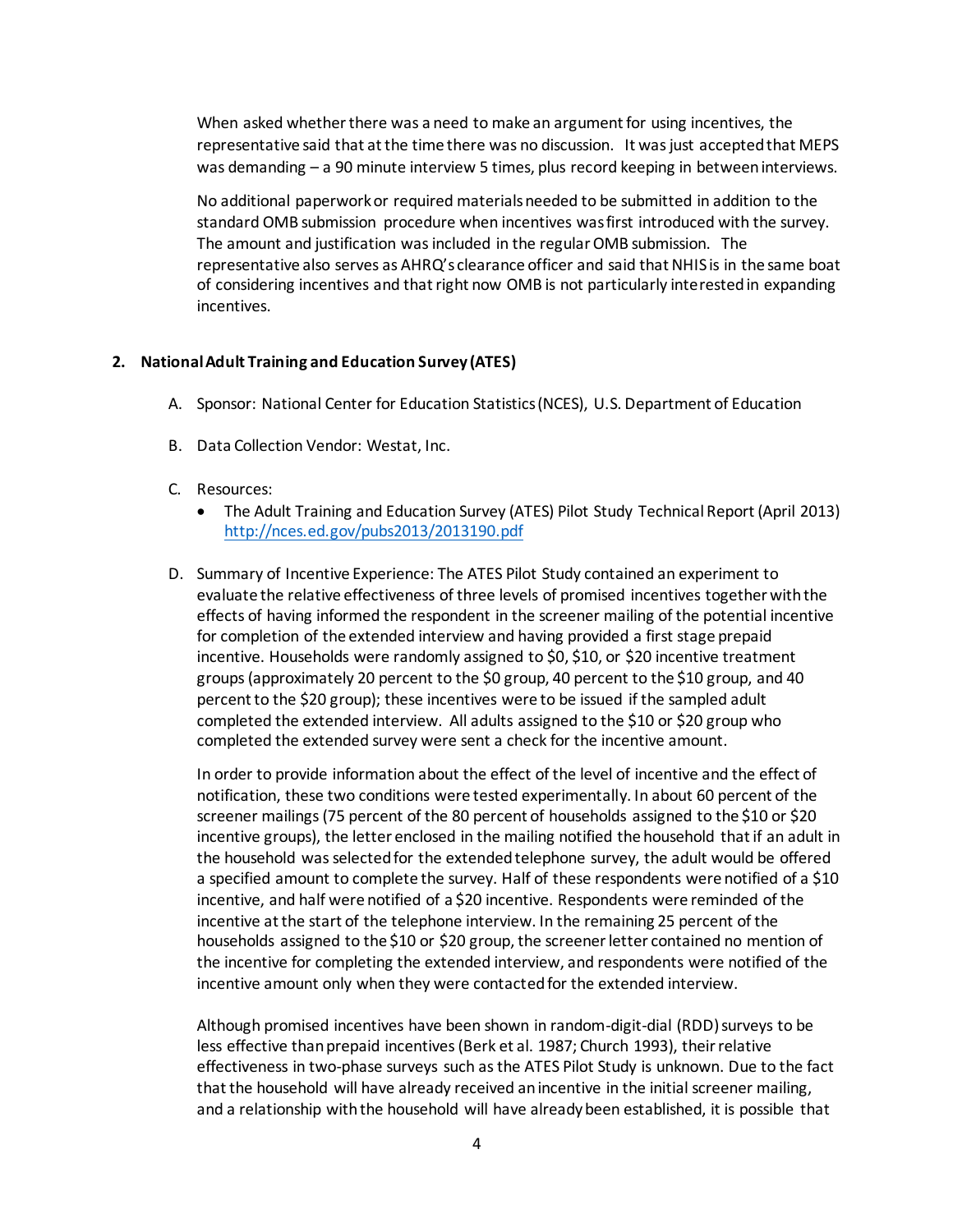the relative effectiveness of the promised incentive to a prepaid incentive may be different in this context.

The effect of the incentive and also the effect of pre-notification (given a particular incentive level) were each tested using chi-square tests. This approach was used because at these levels, there was no a priori belief that there should be an interaction effect and there is more power to test for the separate main effects. That is, the issues addressed through this set of tests are, first, whether the incentive has an effect and, second, if an incentive is used, should it be communicated to the respondent with a pre-notification? For the national sample, the level of incentive was found to have a statistically significant effect on the screener response rate and on the percentage of respondents providing a phone number in the screener, but it did not affect the extended interview response rate. For those designated to receive an incentive for completing the extended interview, notification of the incentive was found to have a significant effect on both the screener and extended interview response rates and on the percentage of respondents providing a phone number in the screener. Post-hoc analyses to examine individual differences were not conducted. However, it should be noted that factors such as sponsorship, topic salience, the length of the data collection period, the number and sequenced nature of the screener follow-up mailings, the use of incentives, specifics of the survey materials, and the use of FedEx delivery service for the final screener follow-up mailing may each have had important effects on the ability to attain high unit response rates. Additionally, strategies not used in the Pilot Study, such as offering a bilingual or dual (English and Spanish) screener, and offering a larger screener incentive in the initial screener mailing, might result in higher unit response rates.

### **3. National Health and Nutrition Examination Survey (NHANES)**

- A. Sponsor: Centers for Disease Control and Prevention (CDC)
- B. Data Collection Vendor: Westat, Inc.

### C. Resources:

- Interviewer Procedures Manual (March 2013) [http://www.cdc.gov/nchs/data/nhanes/nhanes\\_13\\_14/Intrvwr\\_Proc\\_Manual.pdf](http://www.cdc.gov/nchs/data/nhanes/nhanes_13_14/Intrvwr_Proc_Manual.pdf)
- D. Summary of Incentive Experience: Sample Persons (SPs) who agree to the exam component of the survey, which is conducted in mobile examination centers (MECs) that travel to fifteen survey locations per year, may qualify for several monetary incentives. The number of incentives that apply to each SP is determined by when s/he is scheduled for an exam, where s/he lives, if s/he has special transportation needs, and the number of special study components for which he/she qualifies.

The chart below details the incentive amount that an SP may receive based on the specified criteria:

# **SP Exam Incentives**  SPs 16+ who agree to be examined at preselected time \$125 SPs 16+ who refuse to be examined at preselected time \$ 90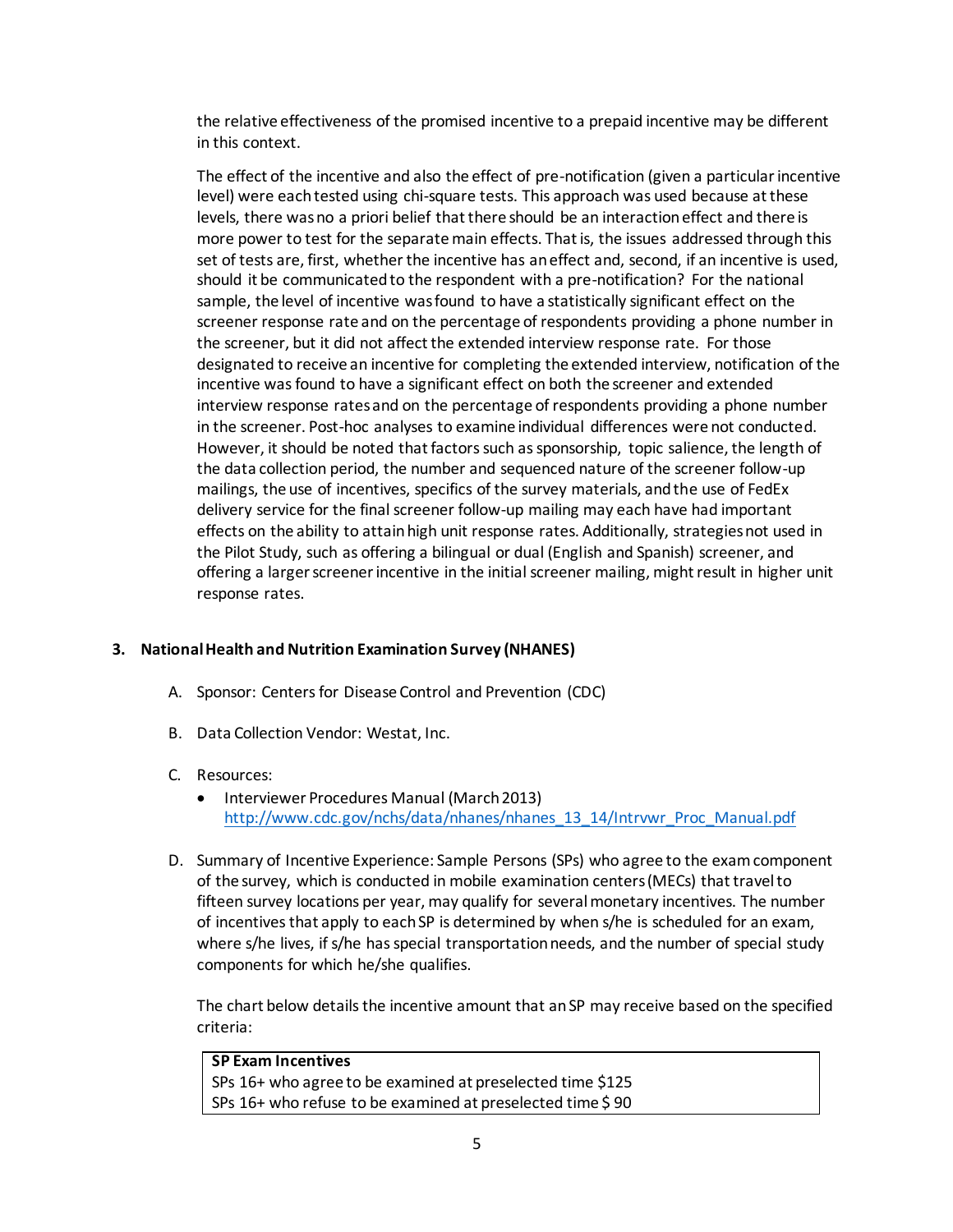| SPs 12-15 who agree to be examined at preselected time \$75<br>SPs 12-15 who refuse to be examined at preselected time \$60 |                                |                    |  |  |
|-----------------------------------------------------------------------------------------------------------------------------|--------------------------------|--------------------|--|--|
| SPs under age $12 \text{ } 540$                                                                                             |                                |                    |  |  |
| <b>Parental Incentive</b>                                                                                                   |                                |                    |  |  |
| Non SP parents of SPs under 16 years \$20                                                                                   |                                |                    |  |  |
| <b>Other Exam Incentives</b>                                                                                                |                                |                    |  |  |
| Child/Adult Care \$5.25/hr                                                                                                  |                                |                    |  |  |
| Dietary Phone Follow Up \$30                                                                                                |                                |                    |  |  |
|                                                                                                                             | Physical Activity Monitor \$40 |                    |  |  |
| Second Urine Collection \$50                                                                                                |                                |                    |  |  |
| SP Transportation Allowance Mileage to MEC                                                                                  |                                |                    |  |  |
| <b>Mileage</b>                                                                                                              | <b>Cities</b>                  | <b>Rural Areas</b> |  |  |
| <15 Miles                                                                                                                   | \$30                           | \$25               |  |  |
| $16 - 30$ Miles                                                                                                             | \$45                           | \$40               |  |  |
| $31 - 59$ Miles                                                                                                             | \$55                           | \$50               |  |  |
| >60 Miles                                                                                                                   | \$70                           | \$65               |  |  |

A family is eligible for the Non Parental SP incentive (\$20) if neither parent is an SP. This payment is to encourage parents who have not been chosen to complete the questionnaire and escort their children to the examination.

In addition to the exams, SPs may participate in follow-up studies with additional compensation. A dietary phone follow up (about 30-40 minutes) will be conducted for all English and Spanish speaking examinees three to ten days after their MEC dietary interview. They will be asked the same questions that they were asked during their primary exam. An incentive of \$30 will be paid for each completed interview.

#### **4. National Household Food Acquisition and Purchase Survey (FoodAPS)**

- A. Sponsor: United States Department of Agriculture (USDA)
- B. Data Collection Vendor: Mathematica Policy Research
- C. Resources:
	- Design of the National Household Food Acquisition and Purchase Survey (June 2, 2011) Presentation to Committee on National Statistics, Household Survey Producers Workshop [http://www.bls.gov/cex/hhsrvywrkshp\\_cole.pdf](http://www.bls.gov/cex/hhsrvywrkshp_cole.pdf)
	- Documentation on the USDA website regarding the Use of Incentives [http://www.ers.usda.gov/data-products/foodaps-national-household-food-acquisition](http://www.ers.usda.gov/data-products/foodaps-national-household-food-acquisition-and-purchase-survey/documentation.aspx#incentives)[and-purchase-survey/documentation.aspx#incentives](http://www.ers.usda.gov/data-products/foodaps-national-household-food-acquisition-and-purchase-survey/documentation.aspx#incentives)
- D. Summary of Incentive Experience: The National Food Acquisition and Purchase Survey (FoodAPS) offered households monetary incentives to complete the various components of the data collection activities. The incentives were designed both to maximize responses to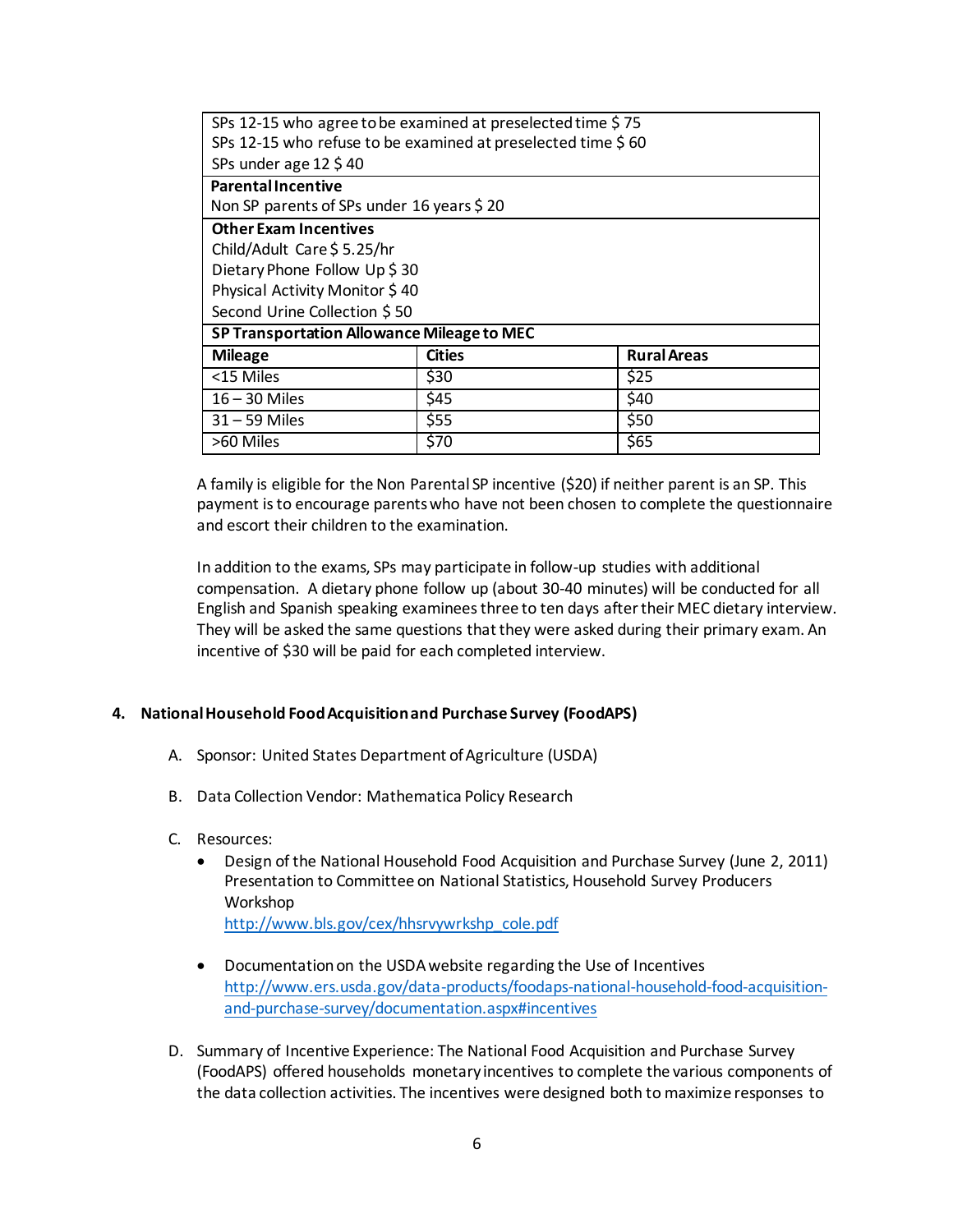the household screening interview and to encourage participation throughout the weeklong survey.

FoodAPS offered a \$5 token of appreciation to all households that were contacted for screening. Initially, this token of appreciation was provided unconditionally, aiming to prevent refusals at the first point of contact instead of attempting to convert refusals afterwards. Although the timing of the incentive offer changed midway through field operations, all contacted households continued to receive the \$5 even if they did not complete the screening interview.

Households that were eligible to participate in the study were offered a multi-part incentive designed to encourage initial agreement to participate in the week-long survey and to motivate households to stay engaged throughout the data collection week. This multi-part incentive included a base incentive (a \$100 check) for primary respondents; up to three \$10 gift cards to encourage primary respondents to initiate the telephone call-ins for food reporting on Days 2, 5, and 7; one \$10 gift card for each additional household member age 11-14 who tracked their food acquisitions; and one \$20 gift card for each additional household member age 15 and older who tracked their food acquisitions. Households received all incentives at the end of the data collection week during the final visit from the field interviewer.

Prior to implementation of the incentives a Field Test design was conducted to determine optimal incentives for the full-scale survey. Below are two tables showing 1. The incentive design and 2. Incentive levels during the field test

| Component                                                                                               | <b>Purpose</b>                                                 | Low          | High         |
|---------------------------------------------------------------------------------------------------------|----------------------------------------------------------------|--------------|--------------|
| Base incentive<br>1 <sup>1</sup>                                                                        | Recruit primary<br>respondent                                  | \$50         | \$100        |
| <b>Additional HH member</b><br>2.<br>incentive<br>$\cdot$ Adults (age 15+)<br>$\cdot$ Youth (age 11-14) | Encourage other<br>household members to<br>report acquisitions | \$20<br>\$10 | \$20<br>\$10 |
| Telephone bonus<br>3 <sup>1</sup>                                                                       | Encourage inbound calls                                        | \$10/call    | \$10/call    |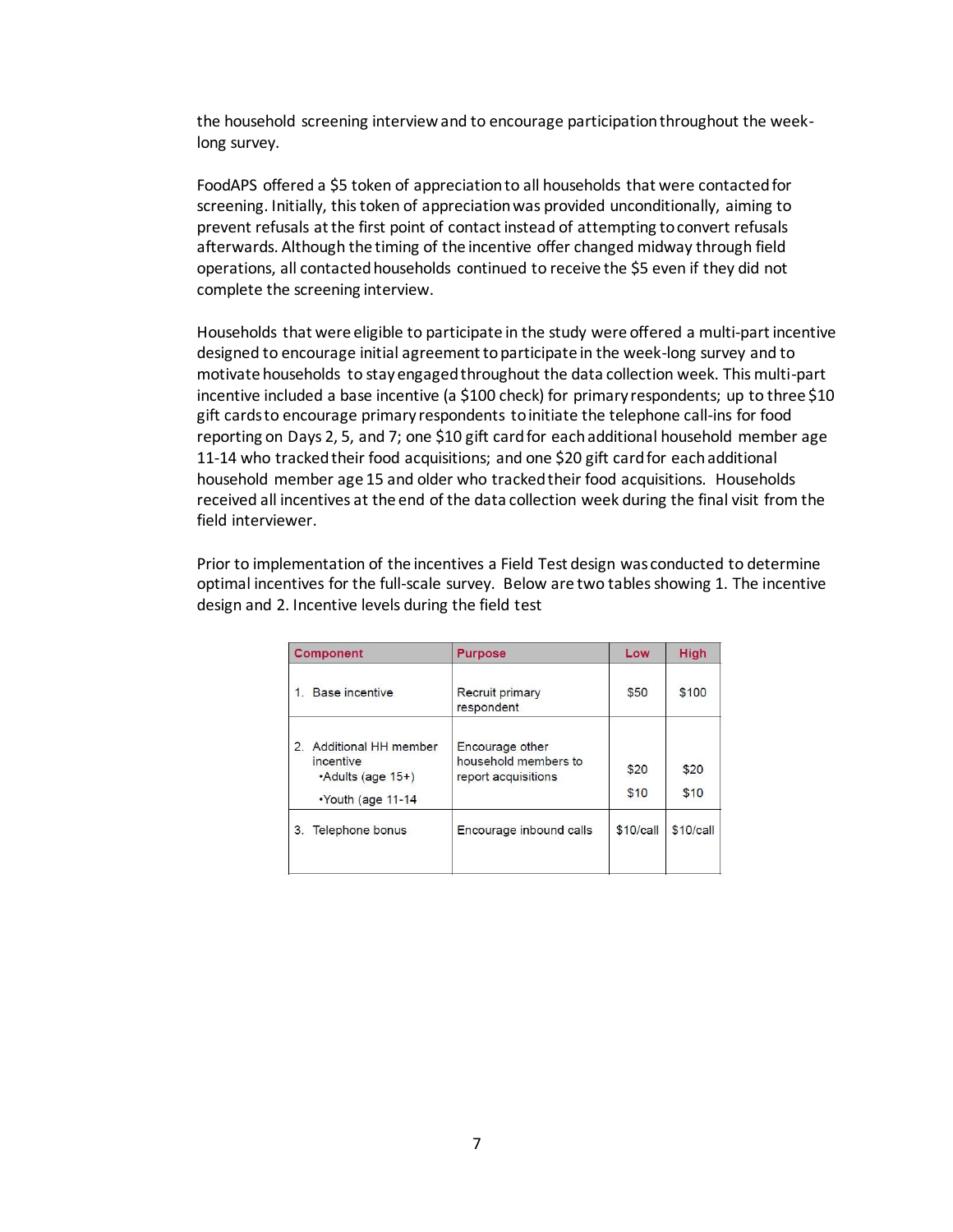| <b>HH</b> Size | Expected %<br>of Sample | <b>Additional HH</b><br>Members* | <b>Low Incentive</b><br>Base payment: \$50<br>Telephone bonus: \$30<br>Plus Additional HH Mems<br><b>Total amount</b> | <b>High Incentive</b><br>Base payment: \$100<br>Telephone bonus: \$30<br>Plus Additional HH Mems<br><b>Total amount</b> |
|----------------|-------------------------|----------------------------------|-----------------------------------------------------------------------------------------------------------------------|-------------------------------------------------------------------------------------------------------------------------|
| 1              | 45.5                    | \$0                              | \$80                                                                                                                  | \$130                                                                                                                   |
| 2              | 19.8                    | \$20                             | \$100                                                                                                                 | \$150                                                                                                                   |
| 3              | 15.6                    | \$40                             | \$120                                                                                                                 | \$170                                                                                                                   |
| $\overline{4}$ | 10.1                    | \$60                             | \$140                                                                                                                 | \$190                                                                                                                   |
| 5              | 5.5                     | \$80                             | \$160                                                                                                                 | \$210                                                                                                                   |
| 6              | 2.3                     | \$100                            | \$180                                                                                                                 | \$230                                                                                                                   |
|                | Average                 |                                  | \$130                                                                                                                 | \$180                                                                                                                   |

\*Assumes all additional HH members are over age 14

E. Summary of OMB Experience in Incorporating Incentives:

At the beginning of the design process for FoodAPS, it was recognized that it was going to be a burdensome data collection task for respondents in terms of time commitment and that obtaining cooperation might be difficult. Not only would they need to convince the household's main food shopper to agree to collecting data over a seven-day period, but they also needed the daily cooperation of all other members of the household in order to capture all acquisitions of "food-away-from-home" (e.g., restaurants, coffee shops, vending machines …). Therefore, it was expected that an incentive would be needed to encourage cooperation and achieve reasonable response rates. This was communicated to OMB prior to submission of the OMB package. The representative from FoodAPS encourages CE to let OMB know of any such plans as early as possible.

FoodAPS conducted a field test and a full-scale test to test incentives. The results showed that providing a larger incentive improved response rates. These findings were incorporated into the OMB package for the full survey. The representative does not recall any additional paperwork that needed to be filed other than the OMB package itself.

One other important consideration is that FoodAPS had a Technical Work Group (TWG) of survey and subject-area experts from academia and government who reviewed plans and offered suggestions. The TWG supported conducting the incentive experiment as part of the field test and, based on results from the field test, they also supported offering the \$100 base incentive as part of the overall incentive package during the full survey.

#### **5. National Survey on Drug Use and Health (NSDUH)**

A. Sponsor: Substance Abuse and Mental Health Services Administration (SAMHSA), an agency of the U.S. Public Health Service in the U.S. Department of Health and Human Services (DHHS)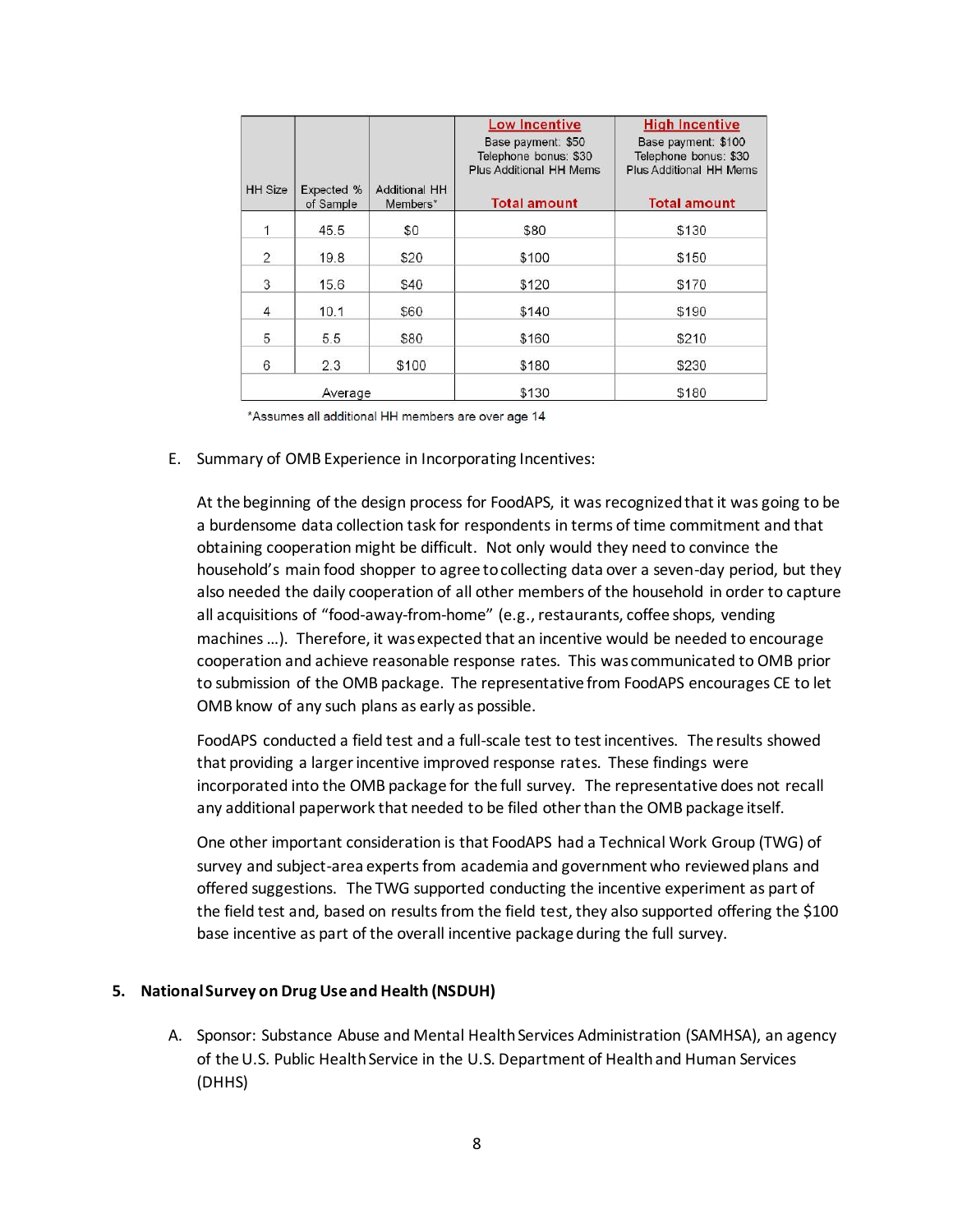- B. Data Collection Vendor: Research Triangle Institute (RTI)
- C. Resources:
	- Effects of Incentives on Data Collection: A Record of Calls Analysis of the National Survey on Drug Use and Health, Presented at AAPOR 2003 <https://www.amstat.org/sections/srms/Proceedings/y2003/Files/JSM2003-000792.pdf>
	- Appendix C of the 2002 National Findings report: <http://www.samhsa.gov/data/nhsda/2k2nsduh/results/appC.htm>
- D. Summary of Incentive Experience: The National Survey on Drug Use and Health (NSDUH) conducted an incentive experiment in 2001. Based on the outcome of the experiment, NSDUH decided to implement an incentive in production beginning in 2002.

In 2001 a randomized, split-sample, experiment was conducted during the first six months of data collection. The sample was overlaid on the NHSDA main study data collection sample (at the time, the survey's name was National Household Survey on Drug Abuse). The experiment was designed to compare the effectiveness of \$20 and \$40 incentive treatments with a \$0 control group on measures of respondent cooperation and survey costs.

The results of the experiment showed that both the \$20 and \$40 incentives increased overall response rates while producing significant cost savings when compared to the \$0 control group (Eyerman et al. 2002a). Both treatments had significantly lower refusal rates than the \$0 group, and the \$40 treatment had significantly lower noncontact rates than the \$0 group. Field Interviewersalso reported that the incentives reduced the amount of effort required to complete a case and that the payments influenced the respondent's decision to cooperate.

Cost savings were seen with a lower data collection cost per completed case, including incentive payment, in the \$20 and the \$40 treatments than the control which meant that the incentives paid for themselves.

Based on the outcome of the 2001 experiment, NSDUH implemented a \$30 incentive payment in 2002. Their analysis showed that a \$30 incentive would strike a balance between gains in response rates and cost savings.

The lead letter, study description, informed consent item of the screening script, interview introduction and informed consent documents, and question-and-answer brochure were altered to include the information that, at the conclusion of the CAI interview, the respondent is given the \$30 incentive payment and one copy of an interview payment receipt. Information about the incentive also was added to the videos sent to managers of properties to which the interviewers could not gain access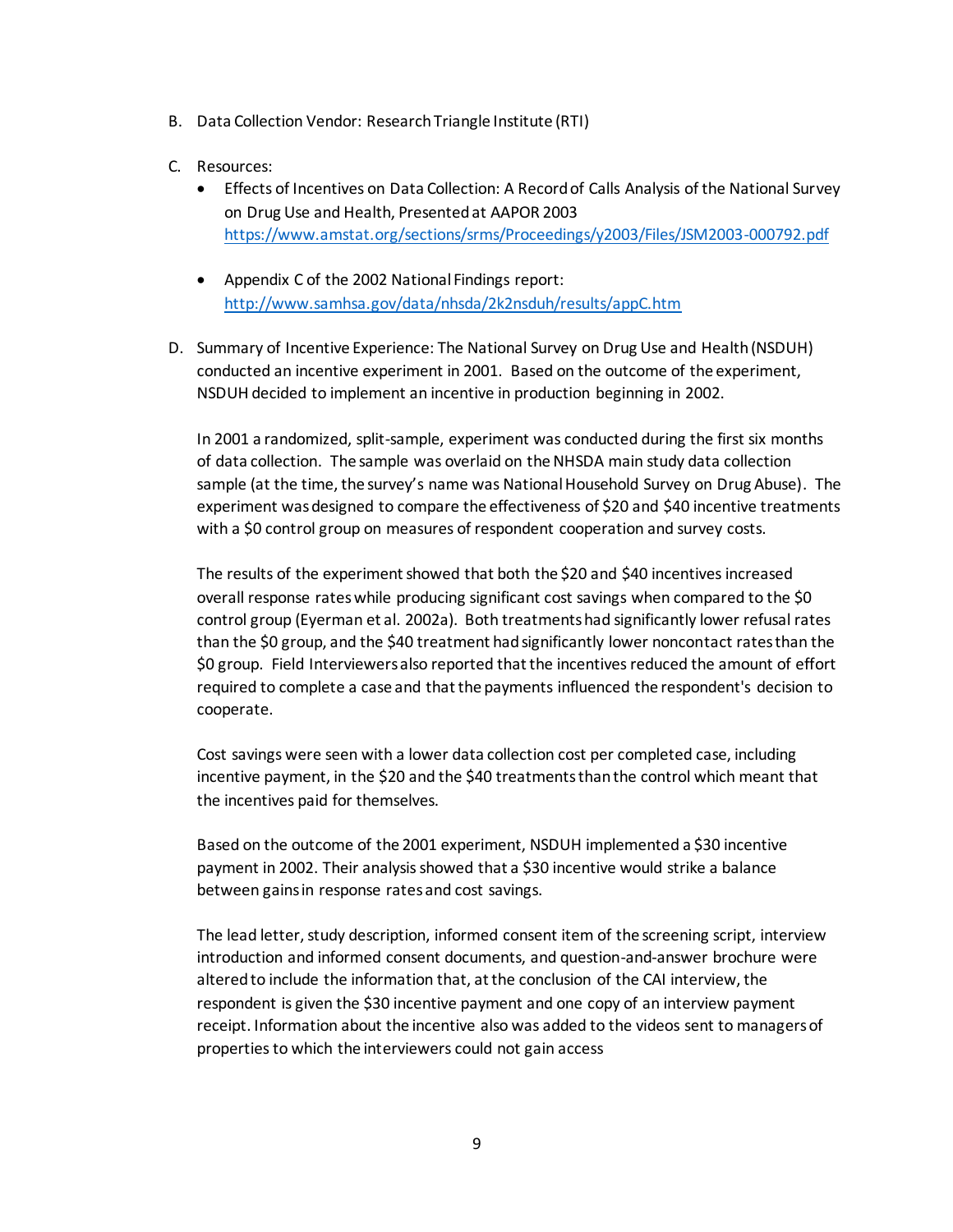In addition to implementing the incentives in 2002, the survey made the following changes:

- The name of the survey was changed in 2002 from the National Household Survey on Drug Abuse (NHSDA).
- Improved data collection quality control procedures were introduced in the survey during 2001 and 2002.
- Population data used in NSDUH sample weighting procedures are based on the 2000 decennial census for the first time in the 2002 NSDUH.

The results of the 2002 survey, as well as more recent analyses of data from the 2001 experiment, suggest that the incentive, and possibly the other survey changes, did have an impact on the estimates produced from the 2002 survey. However, due to the multiple changes made to the survey simultaneously, it would not be possible to measure the effects of each change or to develop a method of "adjusting" pre-2002 data to make them comparable for trend assessment.

### **6. National Survey of Family Growth (NSFG)**

- A. Sponsor: Centers for Disease Control and Prevention (CDC)
- B. Data Collection Vendor: University of Michigan Institute for Social Research
- C. Resources:
	- Attachment C: Incentive Experiments in the National Survey of Family Growth (NSFG)
- D. Summary of Incentive Experience: The National Survey of Family Growth (NSFG) has a history of offering incentive payments to respondents and conducting incentive experiments to test their effectiveness and alternative levels of payment. This attachment confirmsthat the experiments that have been conducted have established that incentives reduce costs in the NSFG, increase response rates, and increase the representativeness of the NSFG sample.

The most recent experiments in 2002-2003 and 2006-2007 suggested that without an increased incentive for a small proportion of respondents (6-8 percent), groups such as childless and college-educated women, and Hispanic men are not as well represented in the standard Phase I sample as they are when \$80 is offered to a sub-sample of nonrespondents. Bringing these groups into the sample improves the representativeness of the sample, and raises the response rate, while avoiding the high costs of repeated visits to nonresponding households. This appears to justify the use of the \$80 amount for a small sub-set of the sample. Field conditions have not changed materially since that time, so the survey plans to continue the incentive structure used in 2007-2010 for this 3-year period, or until field conditions necessitate a change. If that occurs, they will propose a new experiment to OMB.

Following are summaries of four major incentive experiments conducted by NSFG. Incentives in the NSFG are in the form of cash payments at the time the interview begins.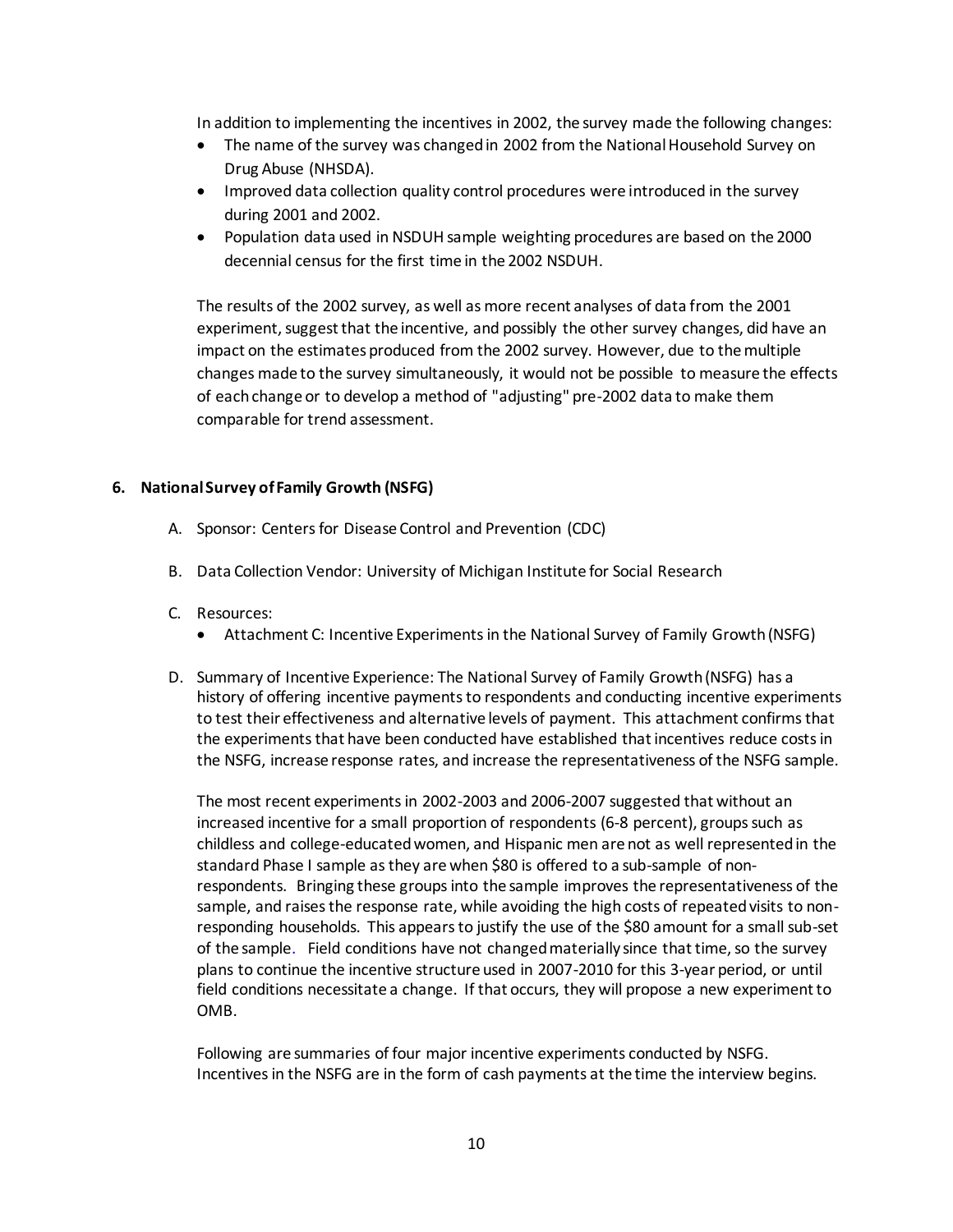These experiences showed cost-effective increases in response rates and representativeness when incentives were offered to potential respondents.

- 1) 1993 (Cycle 5) Pretest: In a field experiment in the 1993 pretest for NSFG Cycle 5, a \$20 cash incentive was found to produce a significantly higher response rate (67.4 percent) than when no payment was offered (58.9 percent). For women who were offered \$20, response rates were higher, and field costs per case were lower than for women who received no incentive.
- 2) 2001 (Cycle 6) Pretest: In a field experiment in the 2001 Pretest for Cycle 6, a \$20 payment was contrasted with a \$40 payment. The response rate for those offered \$20 was 62 percent, and for those offered \$40, it was 72 percent. There was variation in the differences across demographic groups as well. Women offered the \$20 incentive had a response rate of 62 percent, while women offered \$40 incentive had a response rate of 81 percent. Those receiving the higher amount were also less likely to express objections or reluctance to the interview than those receiving \$20.
- 3) Cycle 6 Main Study: In the 2002-2003 Cycle 6 Main Study, a \$40 incentive was used, but response rates were still lagging in key groups after seven months of interviewing. NSFG staff requested and received from OMB permission to use an \$80 incentive in a halfsample of the cases remaining in the final four weeks of data collection during February, 2003. The \$80 incentive raised the weighted response rate from 64 percent to 79 percent. The sample in the last 4 weeks had a higher proportion of married women, Hispanic men and women, and full-time workers of both sexes.
- 4) 2006-2007: The basic experimental design operated within the Continuous NSFG 12 week quarter. During Phase 1 (weeks 1-10 of each quarter), potential respondents were offered a \$40 incentive to complete an interview. During Phase 2 (weeks 11 and 12 of each quarter), a "double sample" of approximately one-third of the remaining (nonresponding) cases was selected. Some sample cases selected into Phase 2 were still at the screener stage, and others were at the main interview stage. The Phase 2 sample in quarters 2, 3, and 4 was then randomly divided into two groups:
	- $\circ$  Group 1 received \$10 prepaid in addition to the standard \$40 (a total of \$50 for the main interview);
	- o Group 2 received \$40 prepaid in addition to the standard \$40 at completion of interview (a total of \$80 for the main interview).

If a household in either group had not completed a screener at the end of Phase 1, they were offered a \$5 prepaid token to complete the screener in Phase 2. These two groups are designated as the \$5/\$10/\$40 and the \$5/\$40/\$40 experimental conditions respectively. For brevity, we will refer to these as the \$50 and \$80 groups respectively (only a small subset got the additional \$5 incentive for completing the screener.)

Cases selected for Phase 2 were sent a final letter via express mail with the prepaid token enclosed. The letter stated that the enclosed token was for the respondent to keep, in appreciation for their help.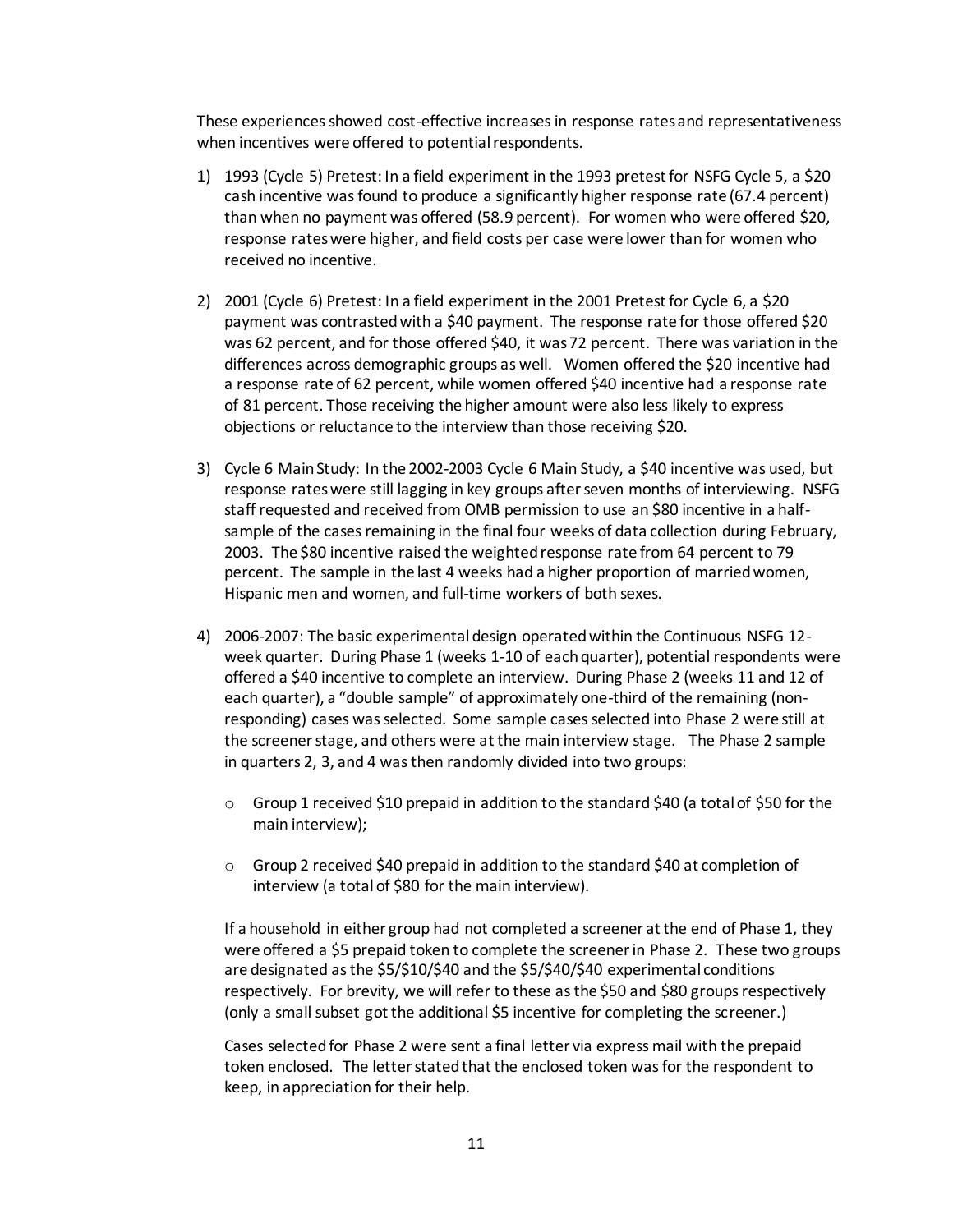Despite relatively small samples in the two experimental groups, consistent results were obtained across three consecutive quarters: the \$80 incentive raised response rates and recruited different people into the sample than the Phase 1 effort alone (\$40 incentive) or the \$50 incentive. Further, the results are broadly consistent with findings from Cycle 6 (2002 and 2003). The results suggest that busy, college-educated, childless women, and high-income men and Hispanic men, are not as well represented in the standard Phase I sample as they are in the \$80 follow-up sample. It takes the \$80 amount to bring more of these people into the sample. Bringing them in improves the representativeness of the sample, and raises the response rate. This appears to justify the use of the \$80 amount for a small sub-set of the sample.

#### **7. Survey of Consumer Finances (SCF)**

- A. Sponsor: Federal Reserve Board (FRB)
- B. Data Collection Vendor: National Opinion Research Center (NORC)
- C. Resources:
	- Survey Incentives, Survey Effort, and Survey Costs by Jese Bricker, Federal Reserve Board
- D. Summary of Incentive Experience: The Survey of Consumer Finance (SCF) conducted a quasiexperiment varying which families received an incentive offer letter. Field effort outcomes were compared between 2007 and 2010 after the base incentive increased from \$20 in 2007 to \$50 in 2010.

The SCF includes an area-probability (AP) sample and a list (LS) oversample of expectedly wealthy families. All families in the AP sample are offered an incentive to participate, while only a small fraction of LS families are offered incentives.

This quasi-experiment compares some LS families that received the incentive offer to other observably identical families that did not receive the offer. The families that received the initial incentive agreed to participate quicker than families that did not receive the initial offer, both in terms of the number of contact attempts and in time since first contact. Data quality measures and respondent effort are little affected by the offered incentive.

Since there is no sampling frame for wealth, wealth cannot be used in the sampling process. Therefore, the sample frame for income is used and the oversampling mechanism depends on modeling wealth as a function of income. Families are then arranged into one of seven strata of increasing predicted wealth and are oversampled according to this wealth prediction. While families in strata one and two were offered the incentive, the families in strata three through seven were believed to be too wealthy for an incentive to have an impact on response. These families received the same advance mailing as the strata one and two families, except the incentive offer was not included. Field staff was also not authorized to verbally offer an incentive to these families. Once wealth is measured in the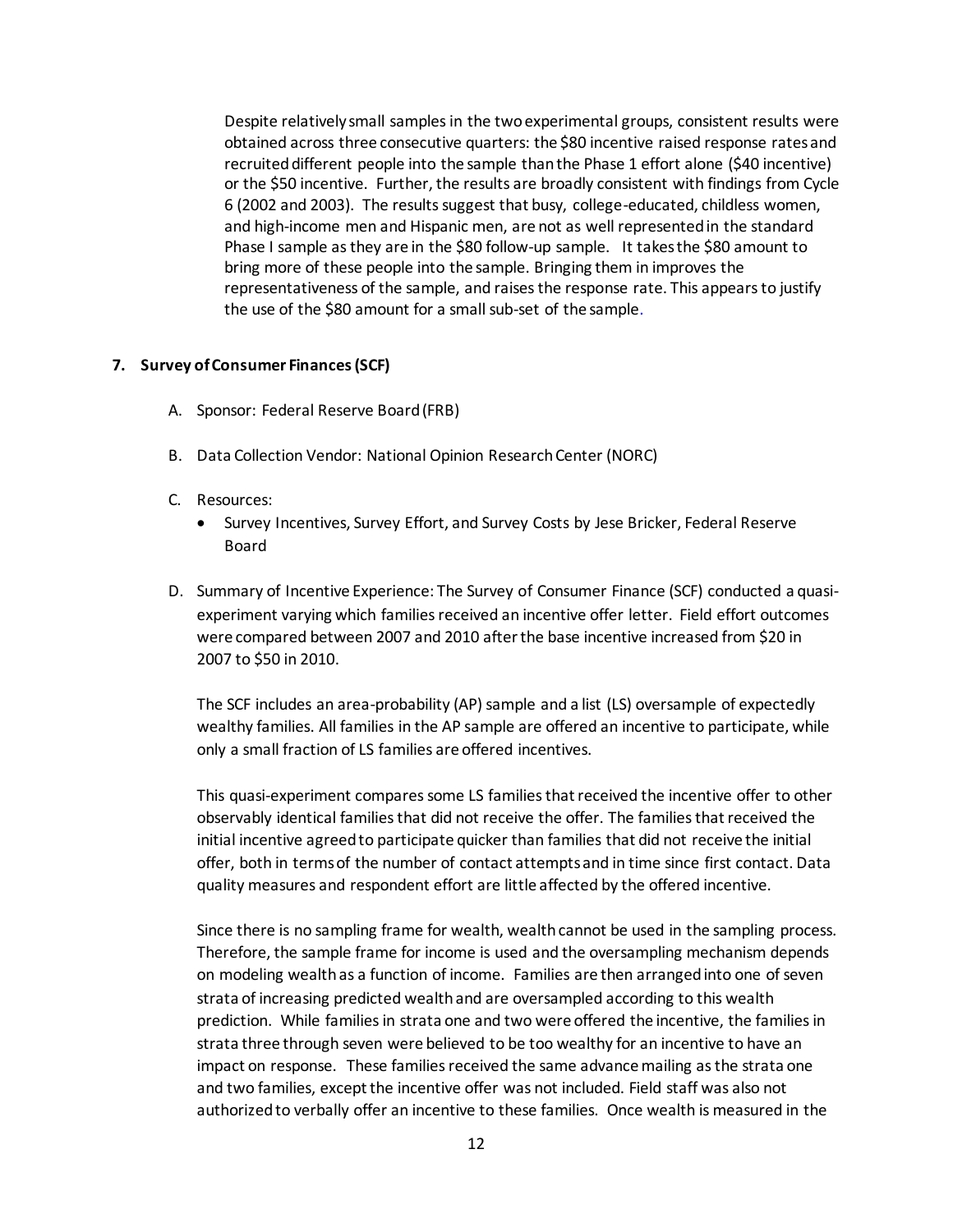SCF, though, some of the families in stratum three were actually as wealthy as (and observably equivalent to) families in stratum two that received the incentive offer. Comparing the stratum two families (who received the incentive offer) to the observably equivalent stratum three families (who did not) serves as the basis for the quasi-experiment. Further evidence comes from a change in the base incentive rate from \$20 in 2007 to \$50 in 2010. On average, the 2010 families treated with a \$50 offer needed four fewer attempted contacts before agreeing to participate, relative to the untreated families. In 2007, families treated with a \$20 offer also agreed to respond more readily than the untreated families, but the difference was smaller: only two contacts were saved. Increasing from a \$20 offer to a \$50 offer saved two attempted contacts. Typically, very few wealthy people respond to surveys. But because the quasi-experiment is among an over-sample of expectedly wealth families, it is possible to comment on the impact of incentives at varying degrees of wealth. The experimental results imply that a \$50 incentive offer is most salient to families above the median but below the top decile of wealth.

The experiment also compared the 2010 AP sample to the 2007 AP sample. In 2010 AP families were offered \$50 while in 2007 the offer was \$20. The 2010 AP families agreed to participate much quicker than the 2007 AP families, supporting the idea that a larger incentive is of more assistance than a smaller incentive.

In summary, the results imply that a larger monetary incentive offer helps reduce contact attempts and time in the field while maintaining data quality and effort during the survey by the respondent.

E. Summary of OMB Experience in Incorporating Incentives:

The Federal Reserve Board has delegated authority from OMB for the Paperwork Reduction Act, which is what usually governs the conduct of federal government surveys. The Board has not obtained OMB approval to pay incentives for responding to the SCF because it does not need to. Instead, it simply determines the payment and amount of incentives internally with oversight/approval from senior management, procurement, and its legal department. This is unique and differs from typical government agency survey approval procedures.

### **8. Survey of Income and Program Participation (SIPP)**

- A. Sponsor: U.S. Census Bureau
- B. Data Collection Vendor: U.S. Census Bureau

#### C. Resources:

 Monetary Incentives for Survey Respondents presented at International Field Directors & Technologies Conference.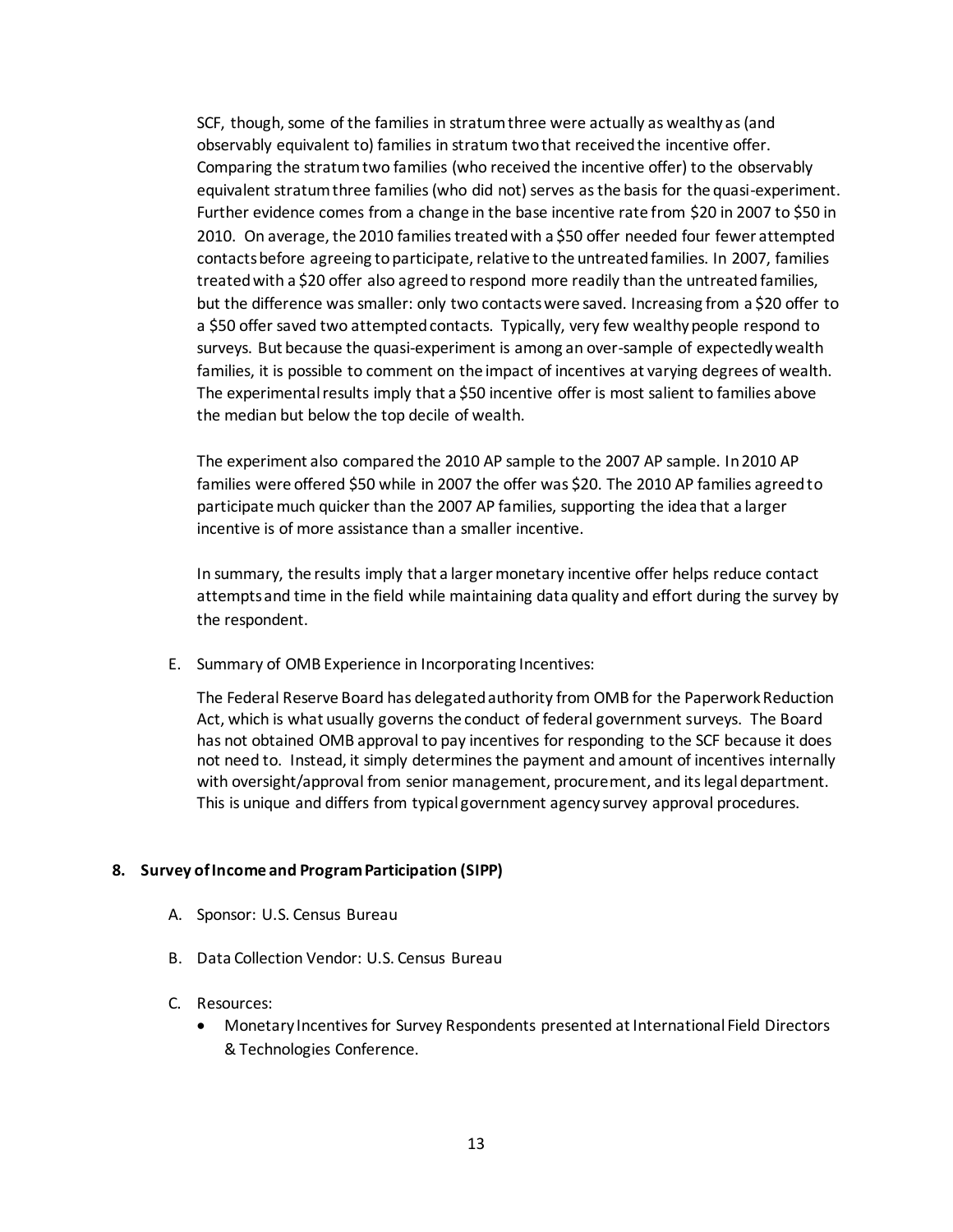- The Use of Monetary Incentives in Census Bureau Longitudinal Surveys presented at 2000 FCSM
- D. Summary of Incentive Experience: SIPP conducted incentive experiments in 1996 and 2001. In 2004, incentives became standard in production. In 2008, in an effort to again increase response rates, SIPP conducted another incentive experiment.

The SIPP questionnaire was redesigned, and a new sample design was introduced starting with the 1996 panel. Households selected for the SIPP 1996 panel were in sample for a total of four years with lengthy interviews at 4-month intervals. The 1996 panel consisted of 36,700 households, which were interviewed 12 times from April 1996 through March 2000. With each wave of the 1996 SIPP Panel, cumulative household nonresponse increased and reached the highest level ever - nearly 34 percent at the end of 12 waves. SIPP believesit would have been even higher if they had not used incentives in several waves of the panel.

In the 1996 SIPP panel, the effects of three types of incentives on response rates were evaluated experimentally: unconditional incentives given at the initial contact, "booster" incentives given at a later wave, and incentives targeted to households that failed to respond in a prior wave. The first, Wave 1 experiment was conducted to test whether use of incentives could improve SIPP response rates. Subsequent experiments were motivated by unusually high sample attrition in the 1996 panel. In the first interview of the 1996 panel, wave 1, the Census Bureau obtained 36,700 interviews or 92 percent of eligible households. Based on prior experience, a 30 percent non-interview rate had been projected by the end of the 4-year panel. However, even with the use of incentives for half the sample in wave 1, the household non-interview rate was over 26 percent by the end of wave 6, much higher than in wave 6 of prior panels. If it continued, sample attrition at this level would compromise the longitudinal uses of the data. Several incentive experiments were embedded in waves 7 through 12 to stem further sample loss and to arrive at the most effective method. One experiment was independent of the initial wave 1 experiment, permitting estimation of their separate effects. By the end of the panel, the total cumulative nonresponse rate had stabilized at 33.6 percent. The design and results of the incentive experiments are as follows: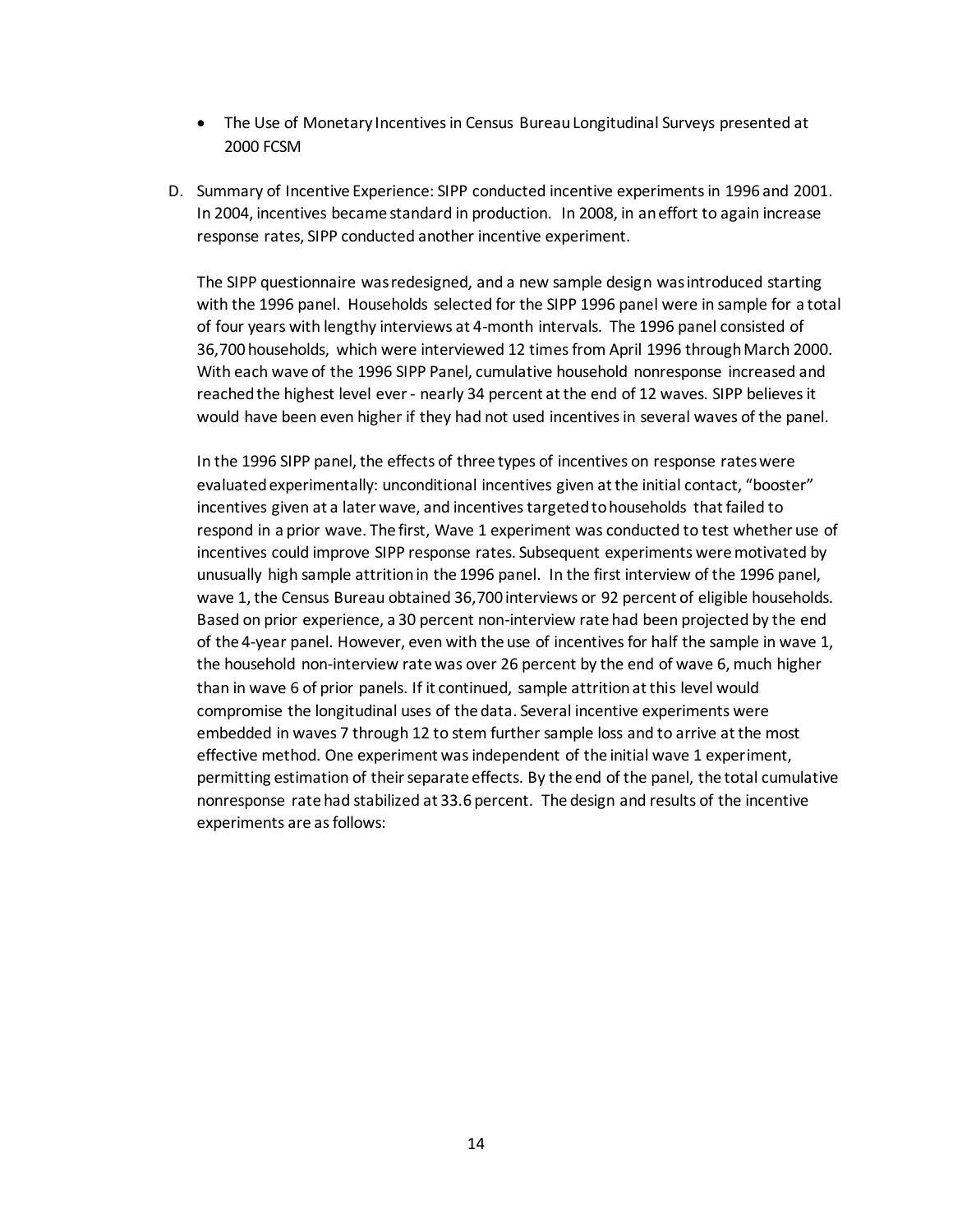| <b>Wave</b> | <b>Objective</b>                                                                        | <b>Experimental</b><br><b>Design</b>                       | <b>Results</b>                                                                                       |
|-------------|-----------------------------------------------------------------------------------------|------------------------------------------------------------|------------------------------------------------------------------------------------------------------|
| 1           | Do incentives<br>increase response in<br>Wave 1, and later<br>waves?                    | \$0, \$10, \$20 tested in<br>rotations 3-4                 | \$20 significantly reduced<br>HH nonresponse<br>throughout the panel.                                |
| 7           | Does another<br>incentive help<br>sustain improved<br>rates in low income<br>households | \$20 "booster" given<br>in Wave 1 low<br>income recipients | Suggests combined effect<br>of Wave 1 and 7 incentive<br>was beneficial in reducing<br>Type A rates. |
| $8-9$       | Do incentives<br>targeted to<br>noninterviews reduce<br>attrition                       | \$0, \$20, \$40 to<br>convert<br>noninterviews             | Both \$20 and \$40<br>significantly improved the<br>conversion rate for Type A<br>noninterview.      |
| $10-12$     | To slow sample<br>attrition (no control;<br>previous experiments<br>were successful)    | \$20 $&$ \$40 to convert<br>noninterviews                  | Respondent attrition level<br>off.                                                                   |

#### 1996 SIPP Incentive Usage

Field representatives will distribute the incentive to sample households prior to the first interviews. The experimental design calls for stratifying PSU's according to size into 3 strata. Within each strata, treatments will randomly be assigned to PSU's. Positive effects of incentives were found across all waves on response rates and reducing attrition. By wave 12, sample loss stood at 35 percent highest

Based on the higher response in the incentive treatment groups vs. the control SIPP planned to use them in the 2001 panel.

The 2001 panel began in February 2001 and consists of 36,700 households to be interviewed nine times. Due to budget constraints, the sample was cut by 15 percent in Wave 2 (the second interview and beyond). The survey also instituted in this panel two incentive experiments, one discretionary controlled by field representatives and one triggered by refusal in the previous waves in order to reduce sample attrition.

The treatments used in 2001 were:

- Treatment 1: \$40 debit card issued at RO/(S)FR discretion, conditioned on obtaining a completed interview
- Treatment 2: Non-discretionary, unconditional \$40 debit card sent via mail to previous wave non-respondents, Waves 4-9
- Control: No incentive eligibility (W1-9).

The following was the SIPP 2001 Incentive Program Sample: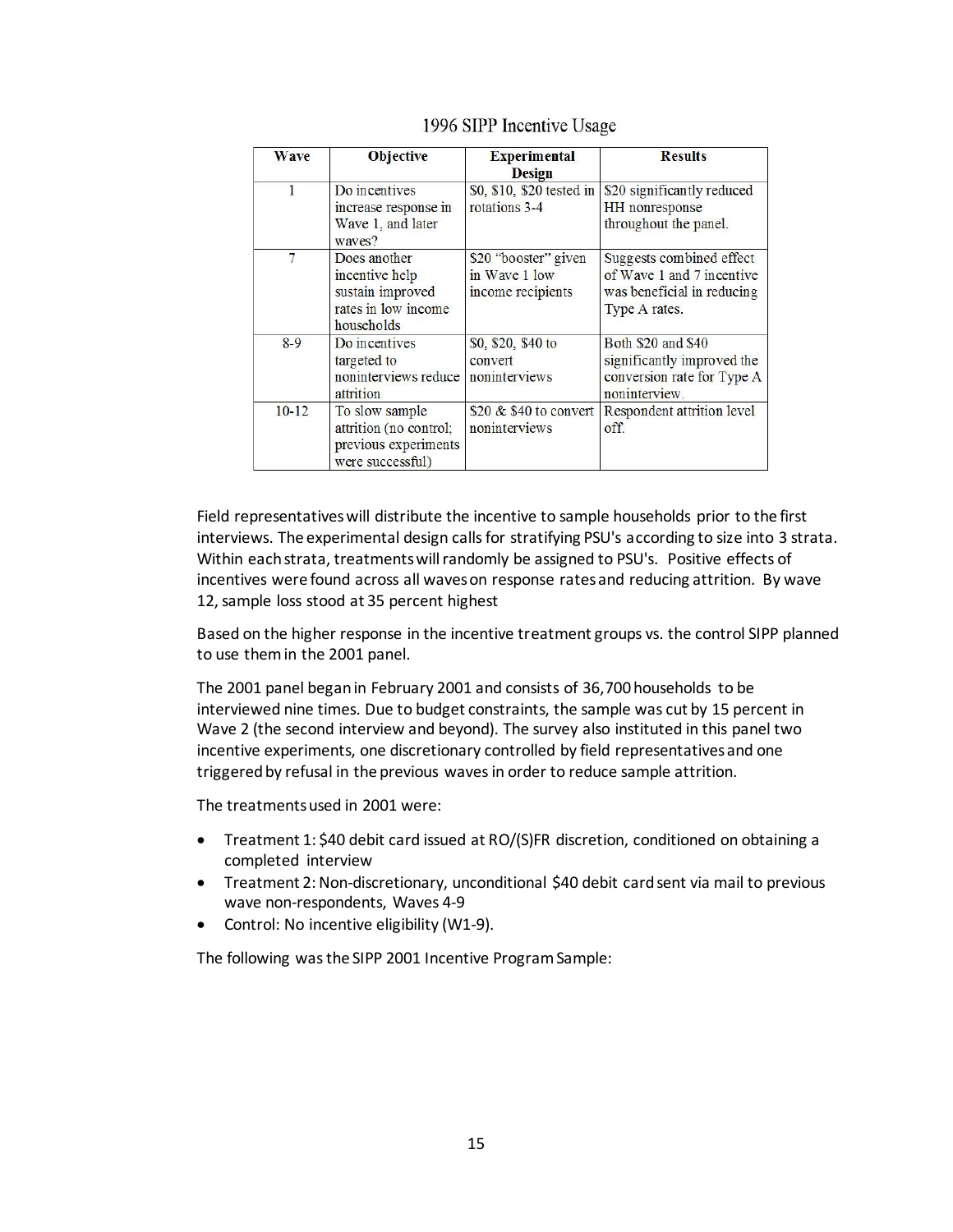| Panel<br><b>Waves</b> | Control<br>Group:<br>Ineligible for<br><b>Incentives</b> |                              | <b>Experimental Groups:</b><br><b>Eligible for Incentives</b> |
|-----------------------|----------------------------------------------------------|------------------------------|---------------------------------------------------------------|
|                       | Ineligible for<br>Incentives                             | Treatment 1<br>Discretionary | Treatment $2 -$<br>Targeted in<br>Advance:                    |
| $1 - 3$               | 25,020                                                   | 25,020                       | **                                                            |
| $4 - 9$               | 12,510                                                   | 25,020                       | 12,510                                                        |

# SIPP 2001 Incentive Program Sample

SIPP found that when comparing the Treatment 1, discretionary households with the control group, the response rates for the conditional incentive households were significantly higher than the control in waves 1-5. In addition, when looking at unconditional incentive household conversion rates by wave, treatment 2 conversion rates were significantly higher than control group for wave 5.

In 2004, incentives became standard rather than an experiment, so there are no results as to the effectiveness of incentives for this panel.

In 2008, SIPP implemented a randomized experiment in the first and second waves of the SIPP Panel in an effort to determine an effective incentive for increasing response rates. 50 percent of the sample received no incentive, 25 percent received a \$20 debit card with an advance letter, and the remaining 25 percent were eligible for a \$40 debit card conditional on their participation.

Overall, the \$20 unconditional incentive proved to be more effective compared to the control group whereas the \$40 conditional incentive did not.

E. Summary of OMB Experience in Incorporating Incentives:

SIPP designed itsincentive experiment in collaboration with OMB and went back and forth with OMB to hammer out the objectives for their general use of incentives. The experiment is being incorporated into SIPP's current production data collection. Because SIPP is a longitudinal survey, the objectives differ between the waves. In Wave 1 of the 2014 panel, they provided either \$20 or \$40 to eligible households, conditional on their completion of the interview. Next, they will be offering the incentives for the duration of the Wave 2 interview period (February-May 2015). Not all of the sample is eligible to receive an incentive; they are testing model-based incentives and adaptive design. Those households eligible for an incentive will receive \$40 upon completion of the interview.

They have not yet decided what they will do for Waves 3 and 4 -- whether to offer an incentive at all and, if they do offer one, how to apportion them.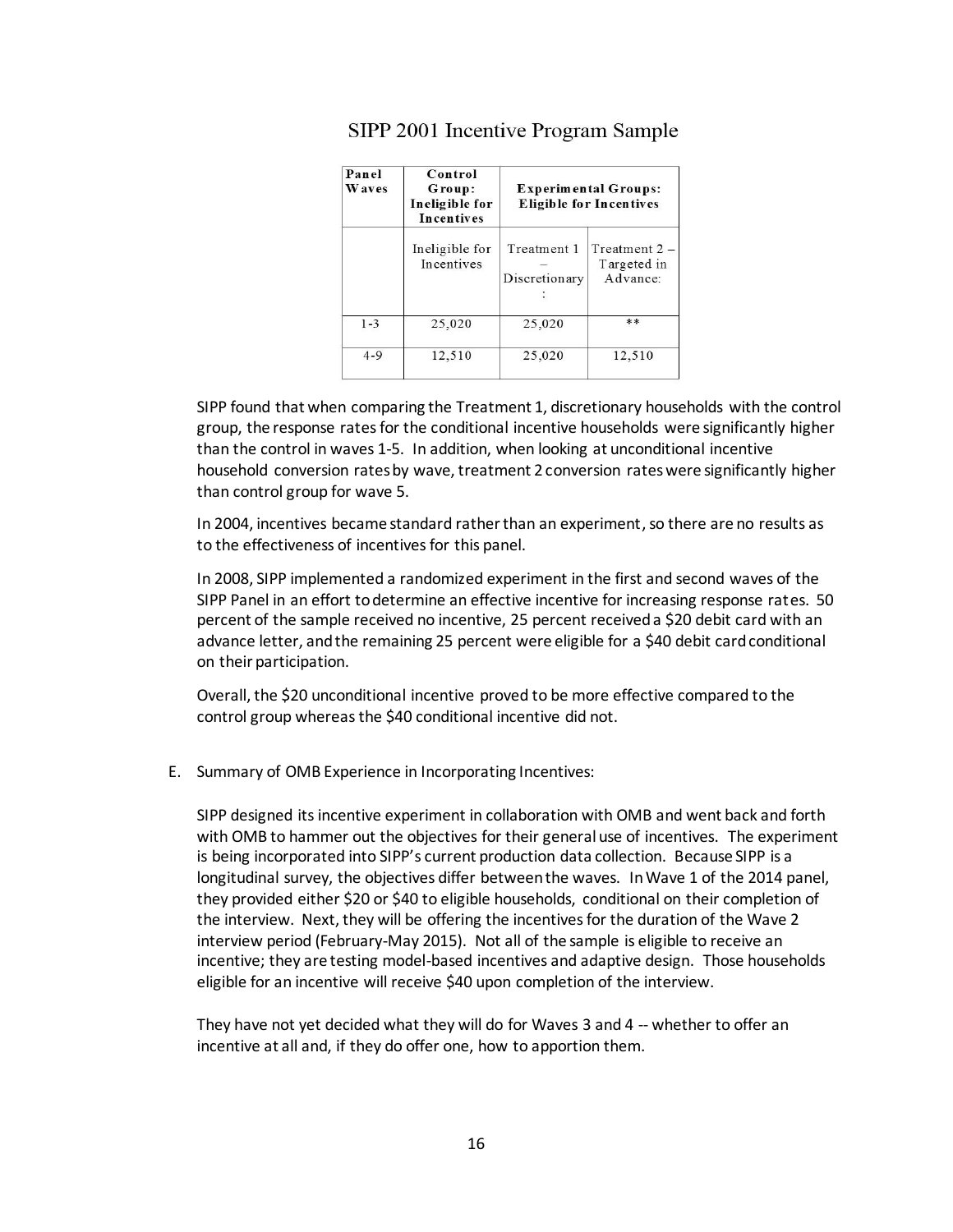### **9. Consumer Expenditure Survey (CE)**

- A. Sponsor: Bureau of Labor Statistics
- B. Data Collection Vendor: U.S. Census Bureau of Labor Statistics
- C. Resources:
	- The Effects of Incentives on the Consumer Expenditure Diary Survey Final Report (June 2007) \\filer1\dces\DCES-BRPD\Research Library\Documents\Final Report on Diary Incentives.doc
	- The Effects of Incentives on the Consumer Expenditure Interview Survey Final Report (December 2009) \\filer1\dces\DCES-BRPD\Research Library\Documents\Goldenberg - CEQ Incentives FINAL - 2009.pdf
	- BLS Incentive Procedures Wrap-up by the Bureau of Labor Statistics (2006) [\\filer1\dces\DCES-BRPD\Research Library\Documents\BLS\\_Incentives-Procedures-](file://filer1/dces/DCES-BRPD/Research%20Library/Documents/BLS_Incentives-Procedures-Wrapup_2006.pdf)[Wrapup\\_2006.pdf](file://filer1/dces/DCES-BRPD/Research%20Library/Documents/BLS_Incentives-Procedures-Wrapup_2006.pdf)
	- Incentive Wrap-Up Report by Josephine Ruffin, Field Division (Oct. 10, 2006) [\\filer1\dces\DCES-BRPD\Research Library\Documents\Ruffin\\_Census-Incentive-wrap](file://filer1/dces/DCES-BRPD/Research%20Library/Documents/Ruffin_Census-Incentive-wrap-up-report_Field_2006.pdf)[up-report\\_Field\\_2006.pdf](file://filer1/dces/DCES-BRPD/Research%20Library/Documents/Ruffin_Census-Incentive-wrap-up-report_Field_2006.pdf)
	- Report on the CE Incentive Test by Demographic Surveys Division (Sep. 25, 2006) [\\filer1\dces\DCES-BRPD\Research Library\Documents\DSD\\_Incentives-test\\_2006.pdf](file://filer1/dces/DCES-BRPD/Research%20Library/Documents/DSD_Incentives-test_2006.pdf)
- D. Summary of Incentive Experience:

From 2005-2007, CE conducted 2 incentive field experiments. One on the CE Diary Survey and one on the CE Quarterly Survey. Below is a summary of the field experiments followed by summaries of the lessons learned from the CEQ experiment reported by BLS, the Census Bureau Field Division, and the Census Bureau Demographic Surveys Division.

a. Summary of the Consumer Expenditure Diary Survey (CED) Incentive Experiment

From March through November 2006, a CED incentives experiment was field tested in the production sample. The experimental design contrasts a control group, approximately half of the Diary sample receiving no incentive, with two incentive groups of equal size that received either \$20 or \$40 debit cards which were prepaid and unconditional. The debit cards resembled credit cards and could be used in stores or to collect cash at an ATM machine. United States Postal Service (USPS) Priority Mail was used to distribute the incentive along with the survey's advance letter prior to an interviewer contacting the potential survey respondent for the initial Diary interview.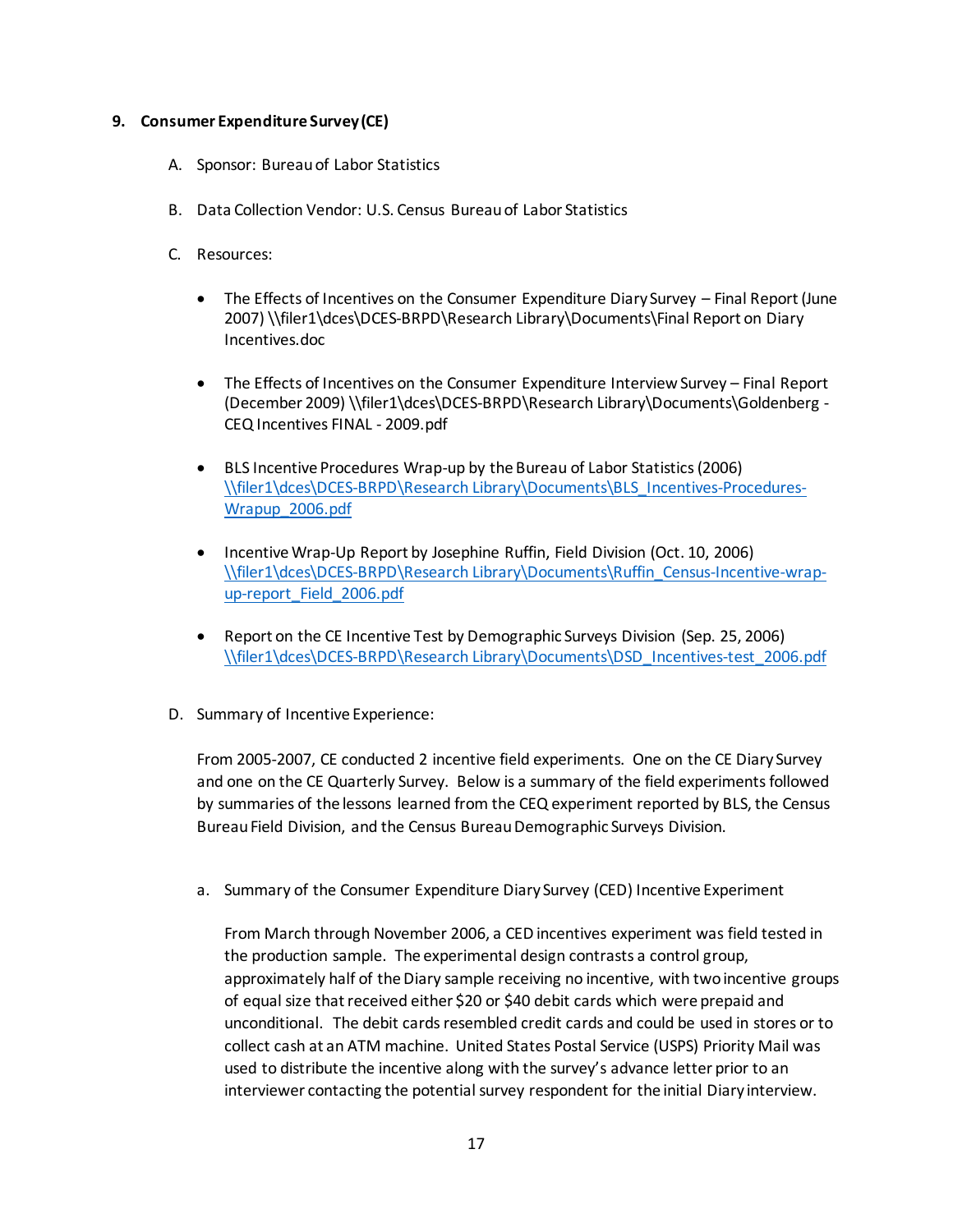The incentives experiment increased response rates by just over one percent, which was considered disappointing. However, the \$40 group had 2  $\frac{1}{2}$  percentage points more completed interviews (the major component of good responses) than the control group. Still, the impact of Diary incentives on response rates was somewhat disappointing.

The incentives had a very small impact on respondent composition. The incentive seemed to increase the representation of black respondents, and this is considered important as black CUs were under-represented in both CE surveys. Respondents who received incentives more thoroughly reported their income data, shown by the significantly higher proportion of CUs that were complete income reporters.

Respondents who received an incentive reported both a higher number of expenditures, as well as higher levels of expenditures.

For total spending across the 2-week Diaryperiod, mean reported spending for the incentive cases was about \$60 higher, whereas median spending for incentive cases was about 10 percent higher than the control group (\$110). As expected, the \$40 group reported more spending than the \$20 group. Consumer Units who received the incentive also reported more purchased items when compared to the control group. Those in the \$20 incentive group reported an average of 3.5 more items than the control (an increase of 5.4 percent), while the \$40 incentive group reported approximately 5.9 more item (an increase of 9.1 percent).

Additionally, households who cashed their debit cards (before, during, or after the survey period) reportedmore expenditures than the control group and those incentive recipients who never cashed their cards.

The incentives contributed to improved data quality as measured by available data quality indicators. Incentive CUs were more likely to have entries in their diaries at pickup, use their Information Book, complete the interview part of the survey in person, and not be a double placement. Also, increased reported spending in categories of expenditures that were probably not influenced by the incentive is another important indicator of improved data quality. The best measure of Diarydata quality is likely to be the actual amount of reported spending collected in the diaries. As stated above, mean Diaryexpenditures for the incentive groups were about \$60 more than the control group, although only about \$30 of the increase was for expenditures that may be potentially biased by the incentive.

b. Summary of the Consumer Expenditure Quarterly Survey (CEQ) Incentive Experiment

The CE conducted a CEQ field experiment which provided prepaid unconditional incentives to four different treatment groups of approximately equal size: a no-incentive control group, a no-incentive treatment group that received the advance letter by Priority Mail, an incentive treatment group that received a \$20 debit card, and an incentive treatment group that received a \$40 debit card. CE mailed debit card incentives to the incentive treatment groups along with the Interview Survey's wave 1 advance letter by Priority Mail between November 2005 and July 2006, and collected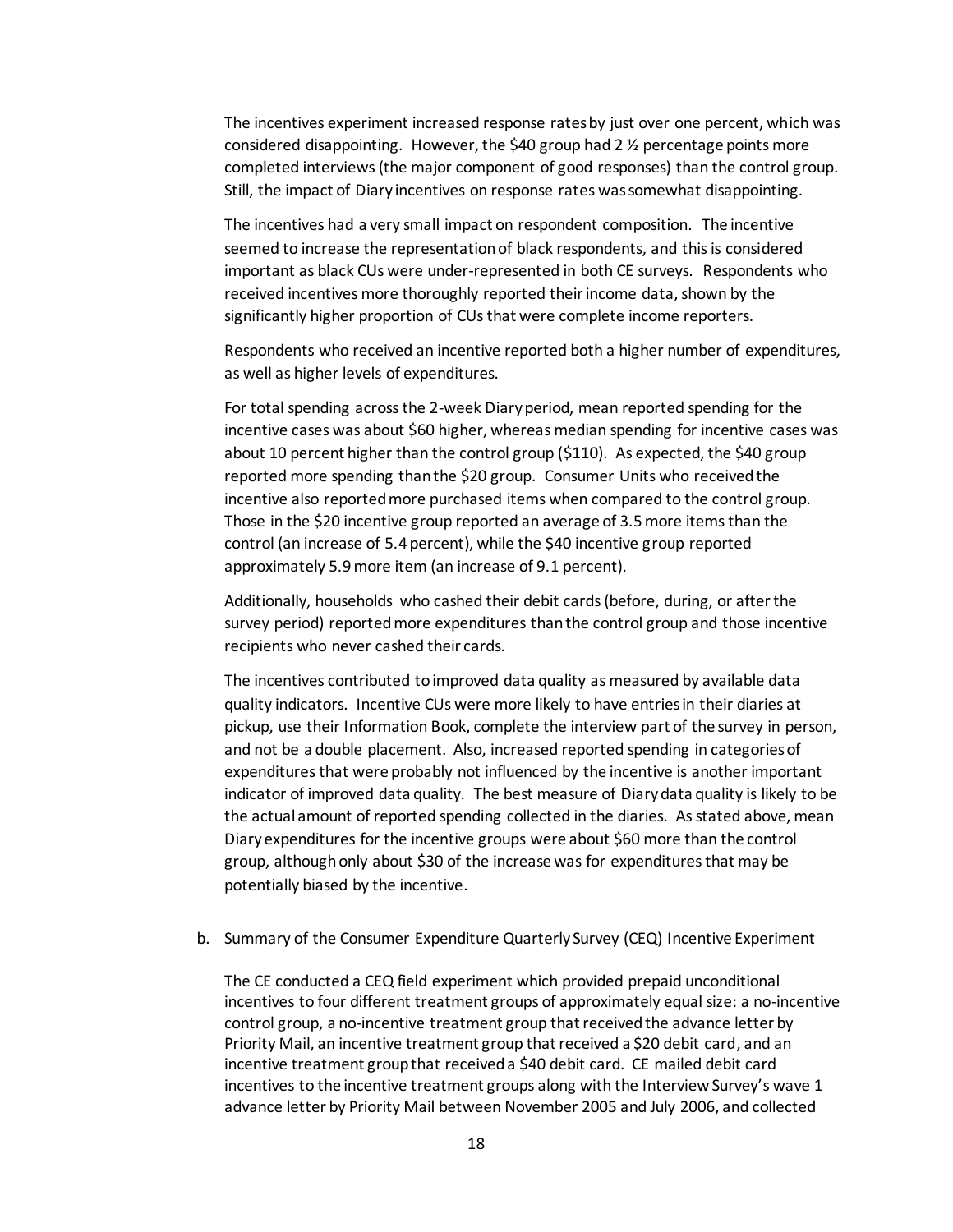#### data from the last recipients' wave 5 interviews in July, 2007.

| Mail Option for                   | <b>Incentive Amount</b> |       |       |       |
|-----------------------------------|-------------------------|-------|-------|-------|
| <b>Advance Letter</b>             | \$0                     | \$20  | \$40  | Total |
| <b>First Class Mail</b>           | 2,376<br>(Control)      | 0     | 0     | 2,376 |
| <b>Priority Mail</b><br>in Wave 1 | 2,261                   | 2,284 | 2,282 | 6,827 |
| Total                             | 4.637                   | 2.284 | 2.282 | 9,203 |

Experimental Design (Wave 1 Sample Sizes)

All treatment groups were compared on response rates, data quality, and sample composition. For the \$40 incentive treatment group, response rates and many indicators of data quality were higher than those of the no-incentive groups. Most of the effects for the \$40 incentive lasted through wave 5 of the Interview Survey. On the other hand, the \$20 incentive treatment group was not statistically different from the no-incentive groups on response rates and most other measures. Although the \$20 incentive did not have the desired effect, a model-based analysis suggests that the cost of the \$40 debit cards could potentially be covered by lower field costs for the respondents who received them.

The incentive had a positive impact on response rates. Respondents received an incentive only in the first wave, but the effect lasted through all five waves of the survey. The effect of the \$40 incentive was most pronounced on response and noncontact rates in the first wave. The \$40 incentive group's response rate remained significantly higher than the control group in waves 2, 4, and 5, ranging from three to five percentage points higher than the control group and leveling off at about 79 percent. The \$20 incentive group had response rates 1 to 2 percentage points higher than the no-incentive groups (not significant).

After the first wave, refusal rates were 3 to 4 percentage points lower for the \$40 incentive recipients than for any of the other treatment groups, and the effect remained through wave 5. The persistence of the incentives effect on response rates across interview waves was the most important finding from the experiment.

Overall, the CE experiment was successful. Response rates were higher and refusals lower in the \$40 incentive group thanin the no-incentive and \$20 incentive groups. The positive effects that resulted from providing a \$40 incentive in wave 1 remained through all five interviewing waves. Because of the positive effect on response rates, a \$40 incentive is recommended for all respondents.

c. Lessons Learned from the CEQ Incentive Experiment

After the conclusion of the experiment, 3 reports were written to document successes and problems that occurred during the test and in most cases proposals for solutions to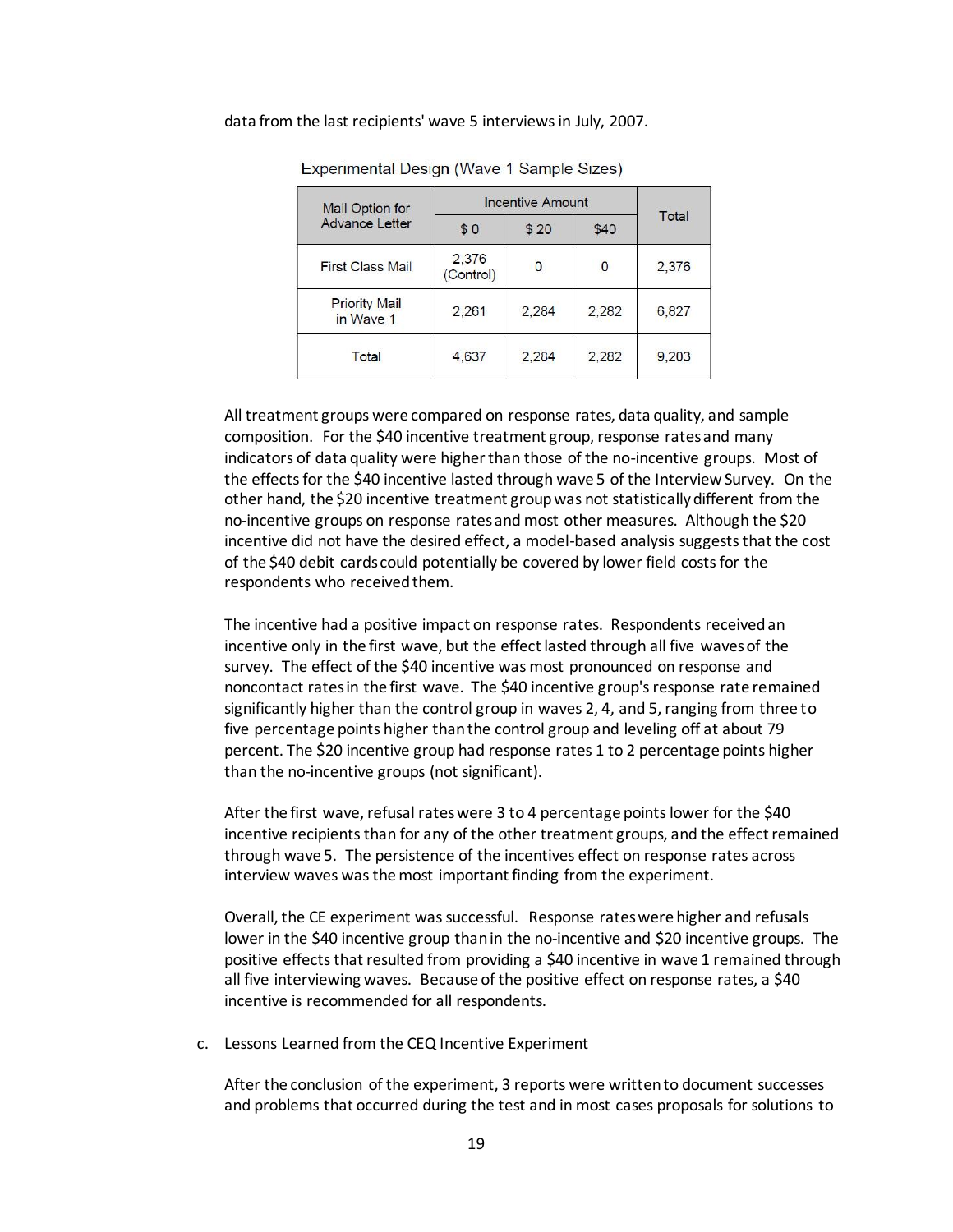those problems. One was written by BLS, a second by the Census Bureau Field Division, and a third by the Census Bureau Demographic Surveys Division.

- i. BLS wrote an Incentive Procedures wrap up which included a table listing topics/problems, the category it fell under (e.g. Materials, NPC, RO), and possible solutions as well as a table listing topics for discussion for production.
- ii. A wrap-up report was written by a member of the Field Division. It stated that three-fourths of the regional offices recommend that the incentives be implemented. However, it indicated that the methodology should be improved. The wrap-up report included a list of problems and solutions offered by regional office staff and field representatives. Some major topics included insufficient information via ROSCO, debit cards perceived as junk mail or not real, debit cards expiring too soon, some debit cards not working and some unfunded, perception that the debit cards were a waste of tax money, instructions for redemption of the debit cards were difficult to understand, and mailing problems. In addition, Field Representatives were asked to respond to an incentive debriefing questionnaire at a refresher training four months after the test.
- iii. A Report on the CE Incentive Test was written by the Demographic Surveys Division. It listed successes, problems, and suggestions for improvement by topic. The topics included funding, activation of cards, and cancellation of cards; creating vendor file for BLS; and NPC's role.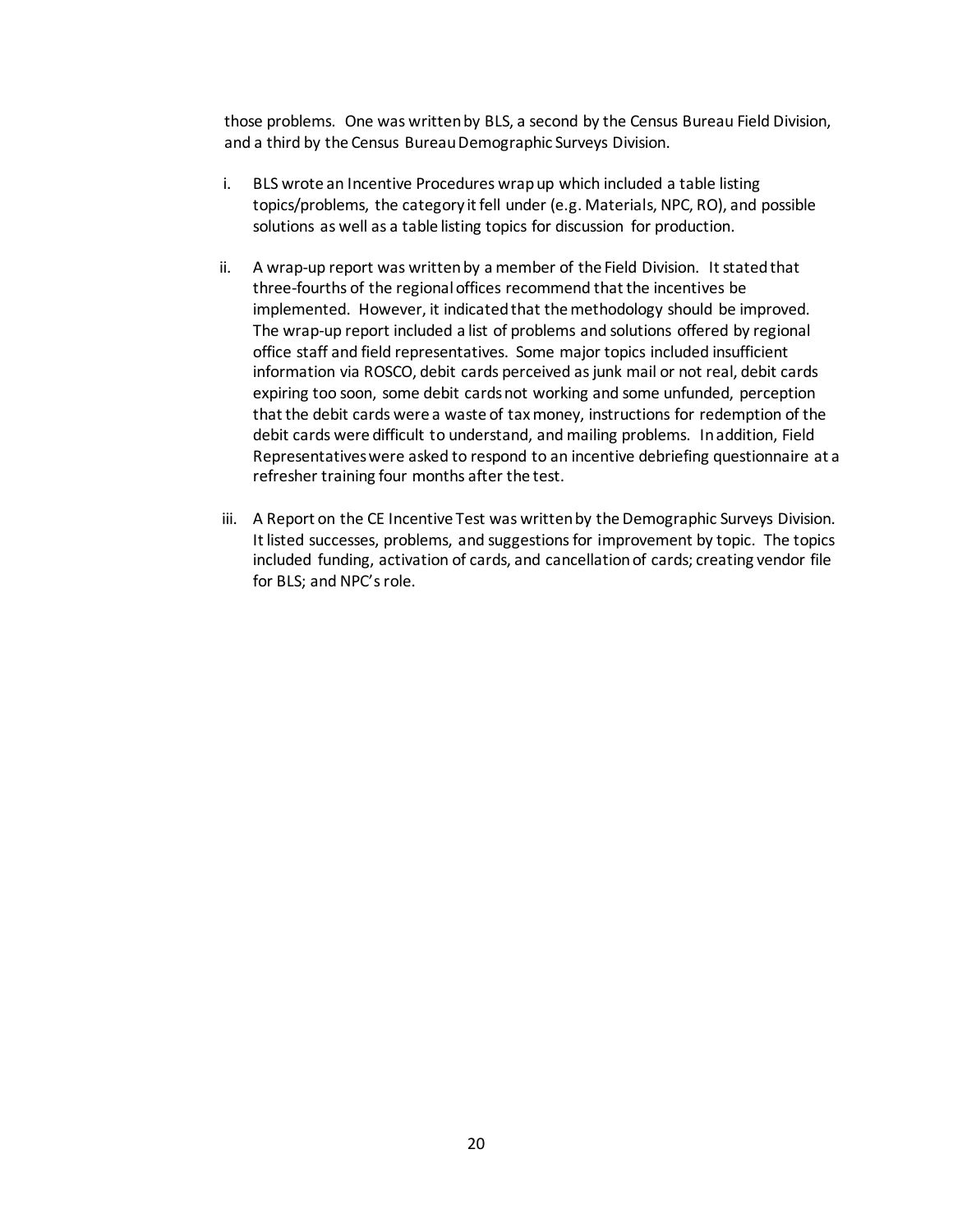# **Appendix A. Summary Table of Incentive Amounts and Sample Sizes for Incentive Tests and Implementation**

\* Incentives are conditional unless specified otherwise

| Survey                                                                                                | Amount*                                                                                                                                                                                                                                                                                                                                                                                                                     | Sample                                    |
|-------------------------------------------------------------------------------------------------------|-----------------------------------------------------------------------------------------------------------------------------------------------------------------------------------------------------------------------------------------------------------------------------------------------------------------------------------------------------------------------------------------------------------------------------|-------------------------------------------|
| <b>Medical Expenditure Panel</b><br><b>Survey (MEPS)</b><br>Before 2007 Production                    | \$25                                                                                                                                                                                                                                                                                                                                                                                                                        | Production                                |
| <b>Medical Expenditure Panel</b><br><b>Survey (MEPS)</b><br>2007-2010 Production                      | \$30                                                                                                                                                                                                                                                                                                                                                                                                                        | Production                                |
| <b>Medical Expenditure Panel</b><br><b>Survey (MEPS)</b><br>2008 Experiment                           | \$30 (Control)<br>\$50<br>\$70                                                                                                                                                                                                                                                                                                                                                                                              | 9,939<br>(full panel sample of household) |
| <b>Medical Expenditure Panel</b><br><b>Survey (MEPS)</b><br>2011 Production                           | \$50                                                                                                                                                                                                                                                                                                                                                                                                                        | Production                                |
| <b>National Adult Training and</b><br><b>Education Survey (ATES)</b><br>Sep 2010-Jan 2011 Pilot Study | \$0 (20 percent)<br>\$10 (40 percent)<br>\$20 (40 percent)                                                                                                                                                                                                                                                                                                                                                                  | 20,000 sampled<br>9,113 completed         |
| <b>National Health and Nutrition</b><br><b>Examination Survey (NHANES)</b><br>Production              | Sample Persons may receive an<br>incentive based on a specified set<br>of criteria and varies based on the<br>type of participation (exam, phone<br>interview, physical activity<br>monitor, urine collection, etc)<br>which ranges from \$5.25/hour to<br>\$125                                                                                                                                                            | Production                                |
| <b>National Household Food</b><br><b>Acquisition and Purchase Survey</b><br>(FoodAPS)<br>Production   | \$5 unconditional at screening<br>Mulit-partincentive:<br>• Base \$100 check for Primary<br>Respondent (PRs)<br>• Up To three \$10 gift cards to<br>encourage PRs to initiate phone<br>call-ins on Days 2, 5, and 7<br>• One \$10 gift card for each add'l<br>HH member age 11-14 who<br>tracked their food acquisitions<br>• One \$20 gift card for each add'l<br>HH member age 15+ who<br>tracked their food acquisitions | Production                                |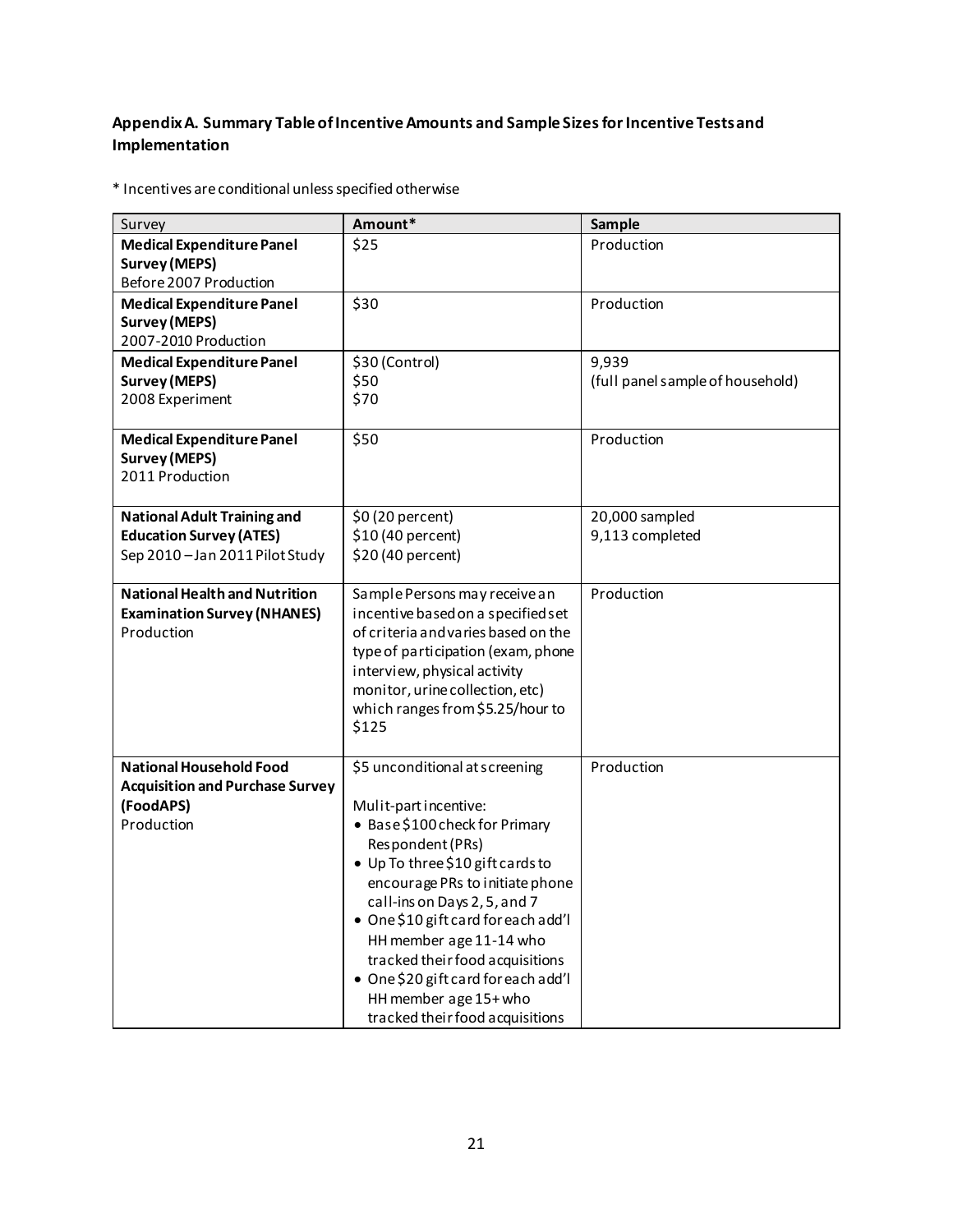| Survey                                 | Amount*                                                             | Sample                             |
|----------------------------------------|---------------------------------------------------------------------|------------------------------------|
| <b>National Household Food</b>         | Base incentive:                                                     | Field Test: Feb-May 2011 (400)     |
| <b>Acquisition and Purchase Survey</b> | Low \$50                                                            | Full Scale: Mar-Sep 2012 (5,000)   |
| (FoodAPS)                              | High \$100                                                          |                                    |
| Field Test Design                      |                                                                     |                                    |
|                                        | Add'l HH member:                                                    |                                    |
|                                        | Age 11-14 \$10                                                      |                                    |
|                                        | Age 15+\$20                                                         |                                    |
|                                        |                                                                     |                                    |
|                                        | Telephone bonus to encourage<br>inbound calls \$10/call             |                                    |
| National Survey on Drug Use and        | \$0                                                                 | a sample of 251 of the 900 primary |
| Health (NSDUH)                         | \$20                                                                | strata used in the 2001 survey     |
| 2001 Experiment                        | \$40                                                                |                                    |
|                                        |                                                                     |                                    |
| National Survey on Drug Use and        | \$30                                                                | Production                         |
| Health (NSDUH)                         |                                                                     |                                    |
| 2002 Production                        |                                                                     |                                    |
| <b>National Survey of Family</b>       | Cash incentive at the beginning of                                  |                                    |
| Growth (NSFG)                          | an interview                                                        |                                    |
| 1993 (Cycle 5) Pretest                 | \$0                                                                 |                                    |
|                                        | \$20                                                                |                                    |
|                                        |                                                                     |                                    |
| <b>National Survey of Family</b>       | Cash incentive at the beginning of                                  |                                    |
| Growth (NSFG)                          | an interview                                                        |                                    |
| 2001 (Cycle 6) Pretest                 | \$20                                                                |                                    |
|                                        | \$40                                                                |                                    |
| <b>National Survey of Family</b>       | Cash incentive at the beginning of                                  |                                    |
| Growth (NSFG)                          | an interview                                                        |                                    |
| 2002-2003 Cycle 6 Main Study           | \$40                                                                |                                    |
|                                        | \$80                                                                |                                    |
|                                        |                                                                     |                                    |
| <b>National Survey of Family</b>       | Group 1: \$10 prepaid in addition                                   | Screener Interview Cases Phase 2:  |
| Growth (NSFG)                          | to standard \$40                                                    | \$50 - 208 sampled, 103 completed  |
| Sep 2006 - Jun 2007                    | $(550 \text{ total})$                                               | \$80 - 207 sampled, 152 completed  |
|                                        |                                                                     |                                    |
|                                        | Group 2: \$40 prepaid in addition                                   | Main Interview Cases in Phase 2    |
|                                        | to the standard \$40 (\$80 total)                                   | \$50 - 192 sampled, 100 completed  |
|                                        |                                                                     | \$80 - 215 sampled, 137 completed  |
|                                        | If a HH in either group had not                                     |                                    |
|                                        | completed a screener at the end<br>of Phase 1, they were offered an |                                    |
|                                        | additional \$5 prepaid token to                                     |                                    |
|                                        | complete the screener in Phase 2                                    |                                    |
| <b>National Survey of Family</b>       | \$80 total (\$40 prepaid in addition                                | Production                         |
| Growth (NSFG)                          | to the standard \$40)                                               |                                    |
| Production                             |                                                                     |                                    |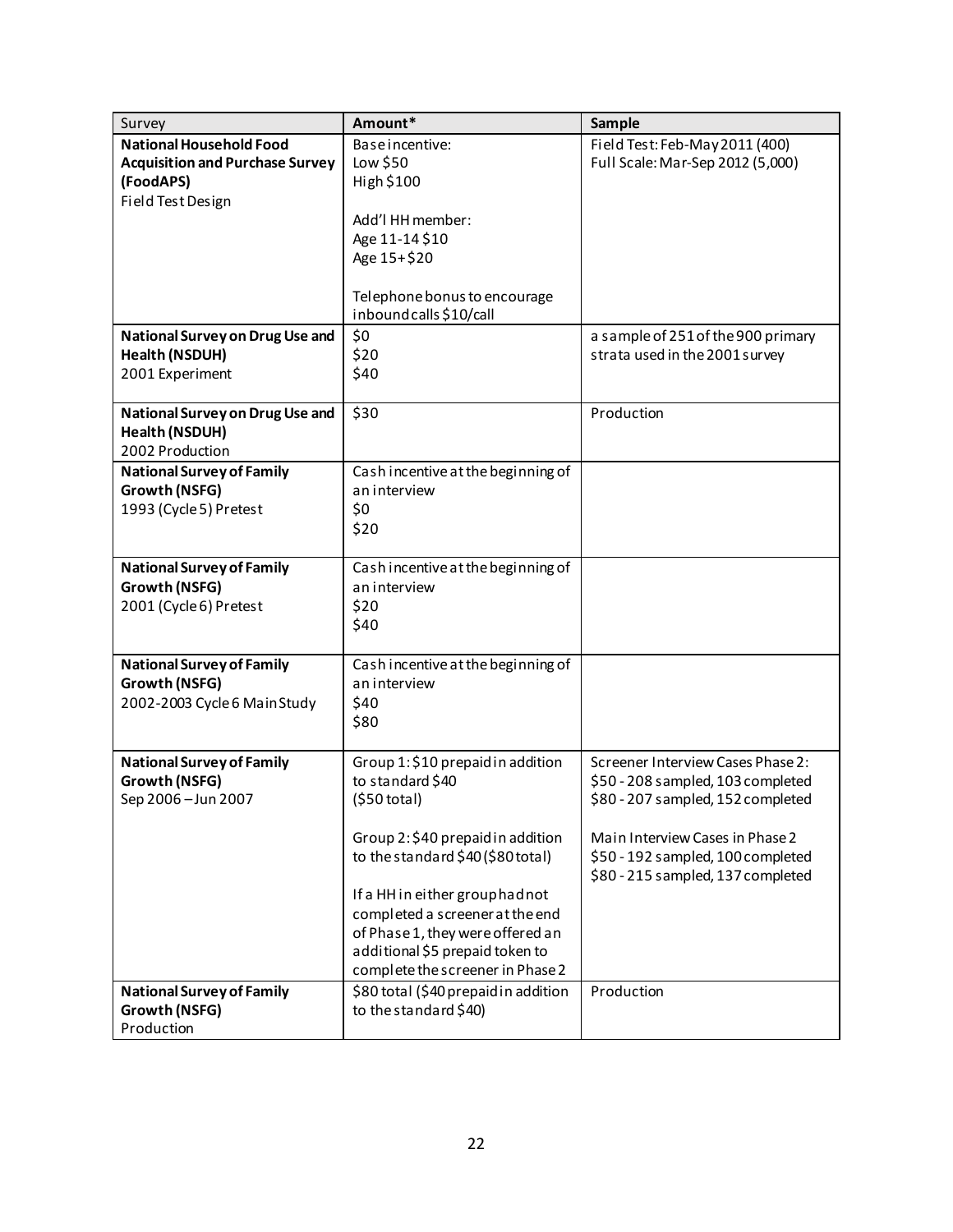| Survey                                                                                | Amount*                                                                                                                                                                                                                                                                                                   | Sample                                                                                                                                                                                                                                                                                                                                                                                                                                                                                                                                                                                                                                                                                                                                                                                                                         |
|---------------------------------------------------------------------------------------|-----------------------------------------------------------------------------------------------------------------------------------------------------------------------------------------------------------------------------------------------------------------------------------------------------------|--------------------------------------------------------------------------------------------------------------------------------------------------------------------------------------------------------------------------------------------------------------------------------------------------------------------------------------------------------------------------------------------------------------------------------------------------------------------------------------------------------------------------------------------------------------------------------------------------------------------------------------------------------------------------------------------------------------------------------------------------------------------------------------------------------------------------------|
| <b>Survey of Consumer Finance</b><br>2007-2010 Experiment                             | Incentive amount was increased<br>from \$25 to \$50                                                                                                                                                                                                                                                       | The SCF includes an area-probability<br>(AP) sample and a list (LS) oversample<br>of expectedly wealthy families. All<br>families in the AP sample are offered<br>an incentive to participate, while only<br>a small fraction of LS families are<br>offered incentives<br>The full AP sample incentive amount<br>was increased from \$25 to \$50<br>The list (LS) oversample, was<br>arranged into seven strata of<br>increasing predicted wealth. Families<br>in strata one and two were offered<br>the incentive, but families in strata<br>three through seven were not<br>because they were believed to be too<br>wealthy for an incentive to have an<br>impact on response. These families<br>received the same advance mailing as<br>the strata one and two families,<br>except the incentive offer was not<br>included. |
| <b>Survey of Income and Program</b><br><b>Participation (SIPP)</b><br>1996 Experiment | Wave 1: \$0, \$10, \$20 tested in<br>rotations 3-4<br>Wave 7: \$20 booster given in<br>Wave 1 low income recipients<br>Wave 8-9: \$0, \$20, \$40 to convert<br>noninterviews<br>Wave 10-12: \$20 and \$40 to<br>convert noninterviews                                                                     | 36,700 interviews were obtained (92<br>percent of eligible households)                                                                                                                                                                                                                                                                                                                                                                                                                                                                                                                                                                                                                                                                                                                                                         |
| <b>Survey of Income and Program</b><br><b>Participation (SIPP)</b><br>2001 Experiment | Treatment 1: \$40 debit card issued<br>at RO/(S)FR discretion,<br>conditioned on obtaining a<br>completed interview<br>Treatment 2: Non-discretionary,<br>unconditional \$40 debit card sent<br>via mail to previous wave non-<br>respondents, Waves 4-9<br>Control: No incentive eligibility<br>$(W1-9)$ | 36,700 to be interviewed 9 times (due<br>to budget constraints the sample was<br>cut by 15 percent in Wave 2 and<br>beyond)<br>Waves 1-3, Control: 25,020<br>Waves 4-9, Control: 12,510<br>Waves 1-3, Treatment 1: \$25,020<br>Waves 4-9, Treatment 1:25,020<br>Waves 4-9, Treatment 2:12,510                                                                                                                                                                                                                                                                                                                                                                                                                                                                                                                                  |